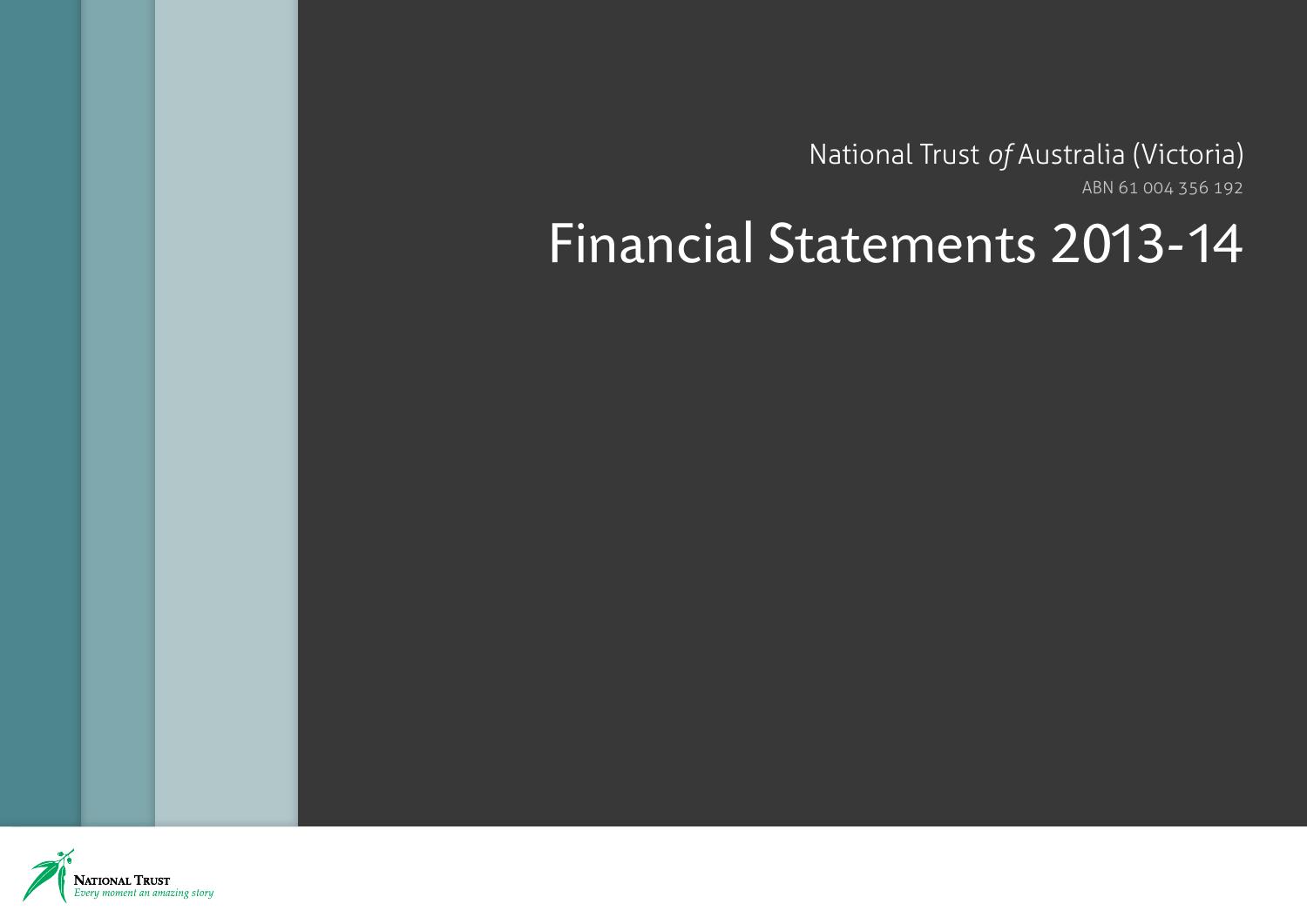## Trust Board of Directors

The qualifications and experience of each director are set out below:



*Left to Right: Michael Peck AM, Desmond Thornton, Dr Ursula de Jong, Dr Graeme L Blackman OAM, Kristin Stegley OAM, Michael Batchelor, Anthony W Knight OAM, Dominic Romeo, David Beatty (Absent: Dr Charlotte Smith, Dr. Jacqueline Healy)*

### **Directors**

#### **Dr Graeme L Blackman OAM**

#### Qualifications:

*PhD, BSc (Hons), BD, MTheol, FTSE, FRACI, FAICD, FIoD*

#### Experience:

*Director Australian Council of National Trusts, Director IDT Australia Ltd, Member of Council Anglican Diocese of Melbourne and Chairman Anglican Development Fund, Chancellor University of Divinity, Member of Council Trinity College University of Melbourne, Chairman National Stem Cell Foundation of Australia, Trustee The Johnston Collection, Chairman Leading Age Services Australia, Director Australian Youth Orchestra, Chairman Victoria's Heritage Restoration Fund, Director The Andrews Foundation.* 

#### Trust Experience & Special Responsibilities:

- *Elected Chairman November 2006*
- *Director of the National Trust of Victoria Foundation*
- *Chairman of the Nominations Committee*
- *Member of the Finance and Audit Committee*
- *Director ten years*

#### **Dr Charlotte Smith**

#### Qualifications:

*BA (Hons), MA, PhD*

#### Memberships:

*ICOM, Museums Australia*

#### Experience:

*Deputy Head - Exhibitions & Programs, Museum Victoria, Senior Curator Politics & Society, Museum Victoria Board Member, ICOM Australia, Member Australian World Heritage Advisory Committee*

*Member Heritage Council's Archaeology Advisory Committee, Member Museums Australia Historians National Network*

#### Trust Experience & Special Responsibilities:

- *Elected Deputy Chair November 2013*
- *Chair of the Cultural Collections, Interpretation & Programming Committee*
- *Member of the Cultural Heritage Committee*
- *Member of the Risk Committee*
- *Member of the Nominations Committee*
- *Director three years*

#### **Michael L Batchelor**

#### Qualifications:

*FCA*

#### Experience:

*Consultant to Deloitte Touché Tohmatsu, Past Managing Partner of the Melbourne Office of BDO, Past National Chairman of BDO*

#### Trust Experience & Special Responsibilities:

- *Director of the National Trust of Victoria Foundation*
- *Chair of the Finance and Audit Committee*
- *Member of the Risk Committee*
- *Member of the Nominations Committee*
- *Director six years*

#### **David Beatty**

#### Qualifications:

*B Com (Qld) FCA, CPA*

#### Experience:

*Co - Chairman Hindal Corporate Pty Ltd, Senior Advisor FTI Consulting, Former Exec. Director, Corporate Advisory Private Bank, Credit Suisse, Former Partner, Arthur Andersen*

### Trust Experience & Special Responsibilities:

- *Member of the Finance and Audit Committee*
- *Member of the Nominations Committee*
- *Director five years*

#### **Dr Ursula M de Jong**

#### Qualifications:

*BA, BA Hons, Grad Dip Ed, PhD Monash University*

#### Memberships:

*MNT (1983), MICOMOS, MSAHANZ*

#### Experience:

*Associate Professor and Associate Head of School, Teaching and Learning, Chair History/ Theory discipline, School of Architecture and Built Environment, Deakin University, Geelong; Scholar of the 19thC Gothic Revival; Place researcher; Recipient of an ARC Linkage Research Grant: PROJECT ID: LP110200787 "Sea change communities: intergenerational perception and sense of place"; Trustee, Cwth Govt Point Nepean Community Trust; Member State Govt Point Nepean Advisory Committee; Member Heritage Council Victoria, Member HCV Communications Committee, Member HCV Finance Committee, Member HCV Landscape Advisory Committee; President Nepean Conservation Group Inc.*

#### Trust Experience & Special Responsibilities:

- *Member of the National Trust of Victoria Foundation*
- *Chair of the Cultural Heritage Committee*
- *Deputy Chair of the Aboriginal Advisory Committee*
- *Member of the Nominations Committee*
- *Director eleven years*

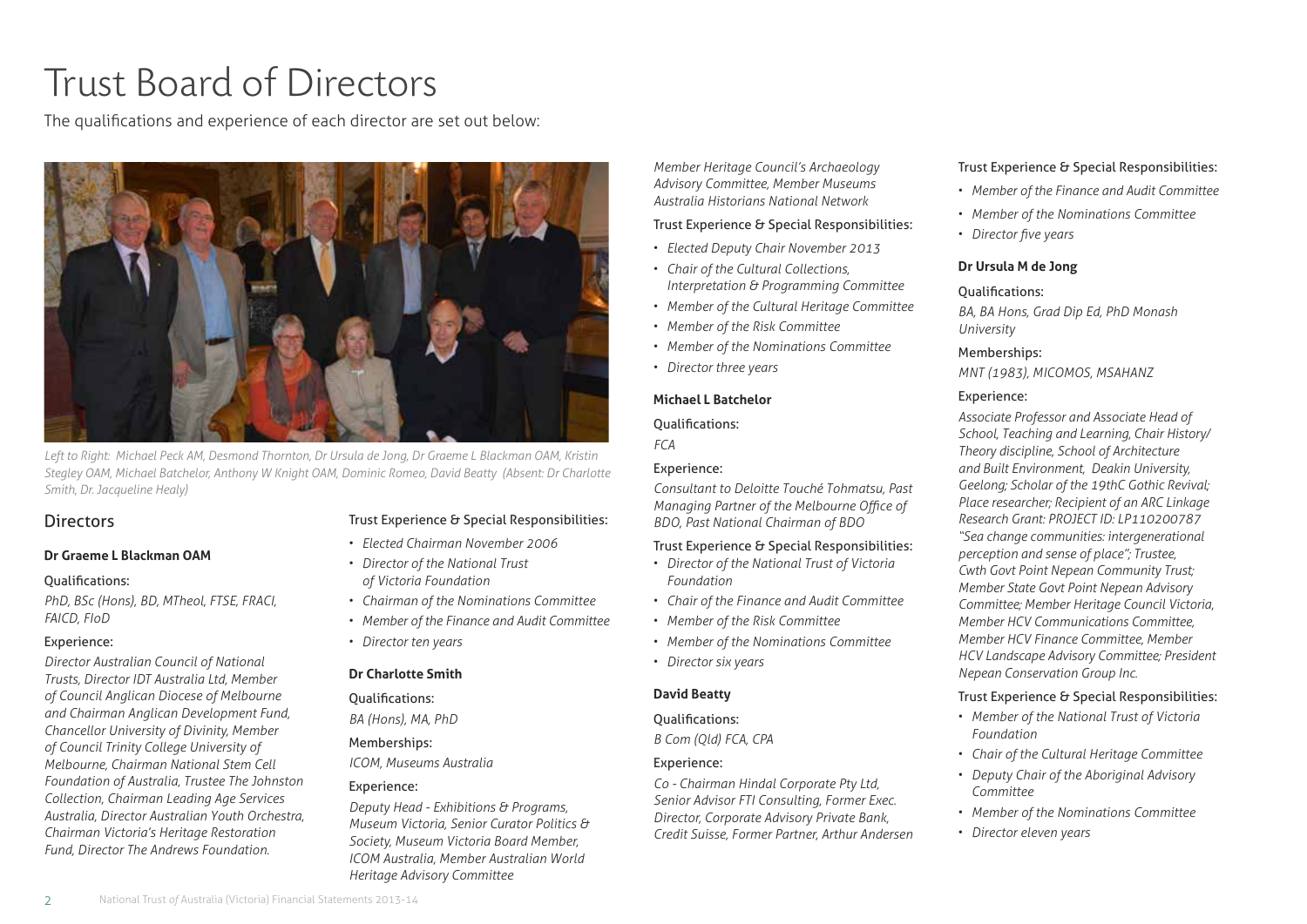#### **Dr Jacqueline Healy**

#### Qualifications:

*BA (Hons), MBA, PhD (University of Melbourne)*

#### Memberships:

*ICOM, Museums Australia, Cultural Tourism Victoria*

#### Experience:

*Curator of the Medical History Museum at the University of Melbourne. Previous positions include Director of Bundoora Homestead Art Centre, the public art gallery of the City of Darebin, Director of the Museum and Art Gallery of the Northern Territory and Director, Public Programs, National Gallery of Victoria. During a career in museum management she has been committed to increasing community involvement in museums and creating innovative program.*

#### Trust Experience & Special Responsibilities:

- *Co-Chair of the National Trust Aboriginal Advisory Committee*
- *Deputy Chair of the Cultural Collections, Interpretation and Programming Committee*
- *Member of the Finance and Audit Committee*
- *Member of the Cultural Heritage Committee*
- *Director three years*

#### **Anthony W Knight OAM**

#### Experience:

*Director Alcaston Gallery, Director/Trustee Beleura The Tallis Foundation, Director Johnston Collection 1991- 2000*

#### Trust Experience & Special Responsibilities:

- *Former Vice President and Former Deputy Chairman*
- *Former Chairman of the NT Collections Committee*
- *Former National Trust Representative HV Napier Waller Committee*
- *National Trust's former alternative appointee to Heritage Council*
- *Member of the Cultural Heritage Committee*
- *Member of the Cultural Collections, Interpretation and Programming Committee*
- *Member of the Risk Committee*
- *Member of the National Trust of Victoria Foundation*
- *Director 28 years*

#### **Michael Peck AM**

#### Qualifications:

*B Arch, LFRAIA, Hon F AILA, AIAMA*

#### Experience:

*More than 40 years own architectural practice. RAIA various honorary positions including National President 1980/81, CEO of The RAIA 1993-2003; Past Chairman Architects in Schools program; Past Chairman RAIA Built Environment Education Committee. Former Director, Australian Council of Built Environment Design Professions, Former Director Australian Council of Professions, Former Member of the Building Appeals Board - Victoria.*

#### Trust Experience & Special Responsibilities:

- *National Trust of Australia (Victoria):*
- *- Chairman of the Risk Committee*
- *- Chairman of the Governance Working Group (NTAV)*
- *- Director nine years*
- *Australian Council of National Trusts*
	- *- Director*
	- *- Chairman Governance Committee*

### **Dominic Romeo**

#### Qualifications:

*B.A (Bus) (Personnel Management), B.A. Fine Art Photography*

#### Experience:

*25 years tourism/hospitality and event management. Winner of 20 State and Regional Tourism Awards. 23 years experience in restoring heritage properties of State significance including Rupertwood, Burnewang and Karori. Yalari Ltd Melbourne Fundraising Committee. RT Edgar (Macedon Ranges) Sales Consultant specialising in heritage property, Mentor for Outback to Icecap Indigenous Leadership Expedition - Antarctica.*

#### Trust Experience & Special Responsibilities:

- *Chairman of the Mooramong Farm Committee*
- *Member of the Finance and Audit Committee*
- *Member of the Cultural Heritage Committee*
- *Fundraising with the Activities Committee*
- *Member of Gallipoli Oaks Project Committee*
- *Director nine years*

### **Kristin Stegley OAM**

#### Qualifications:

*BBSc (La Trobe), Dip Fine & Decorative Arts (Hons), (The Study Centre, London), Dip Museum Studies (Hons) (Deakin)*

#### Experience:

*State Trustees Foundation Advisory Board Member, Trustee Stegley Foundation 1996- 2001, Director Arts Appreciation Academy 1986-2001, Founding President Brighton Residents for Urban Protection, Councillor City of Bayside, Human Rights Watch Australia Committee*

#### Trust Experience & Special Responsibilities:

- *President of the National Trust of Victoria Foundation*
- *Former Deputy Chair*
- *Chair of the NT Collections Committee 1987-1991*
- *Member of the Finance and Audit Committee*
- *Member of the Cultural Heritage Committee*
- *Director twelve years*

#### **Desmond M Thornton**

#### Qualifications:

*BA, Dip Ed (Adel) M Ed Admin (UNE),Dip.T.,Grad.Dip.Eval.(Melb), FACE.*

#### Experience:

- *Chief Manager, Education & Training, National Australia Bank*
- *Group Manager, Training, Education and Development, Pratt Group*
- *CEO Preston TAFE*

#### Trust Experience & Special Responsibilities:

- *Education Coordinator*
- *Member of the Risk Committee*
- *Director six years*

### Officer

#### **Martin Purslow, CEO**

Qualifications: *BA (Hons), Dip AGMS. FRSA*

#### Experience:

*CEO of Bexley Heritage Trust (London), CEO of The Paxton Trust (National Galleries of Scotland), Chairman, Association of Scottish Visitor Attractions, Director of Victoria's Heritage Restoration Fund, Board Director of Museums Australia (Victoria).*

#### Trust Experience & Special Responsibilities:

- *Chief Executive Officer appointed December 2006*
- *Company Secretary*
- *Director Victoria's Heritage Restoration Fund*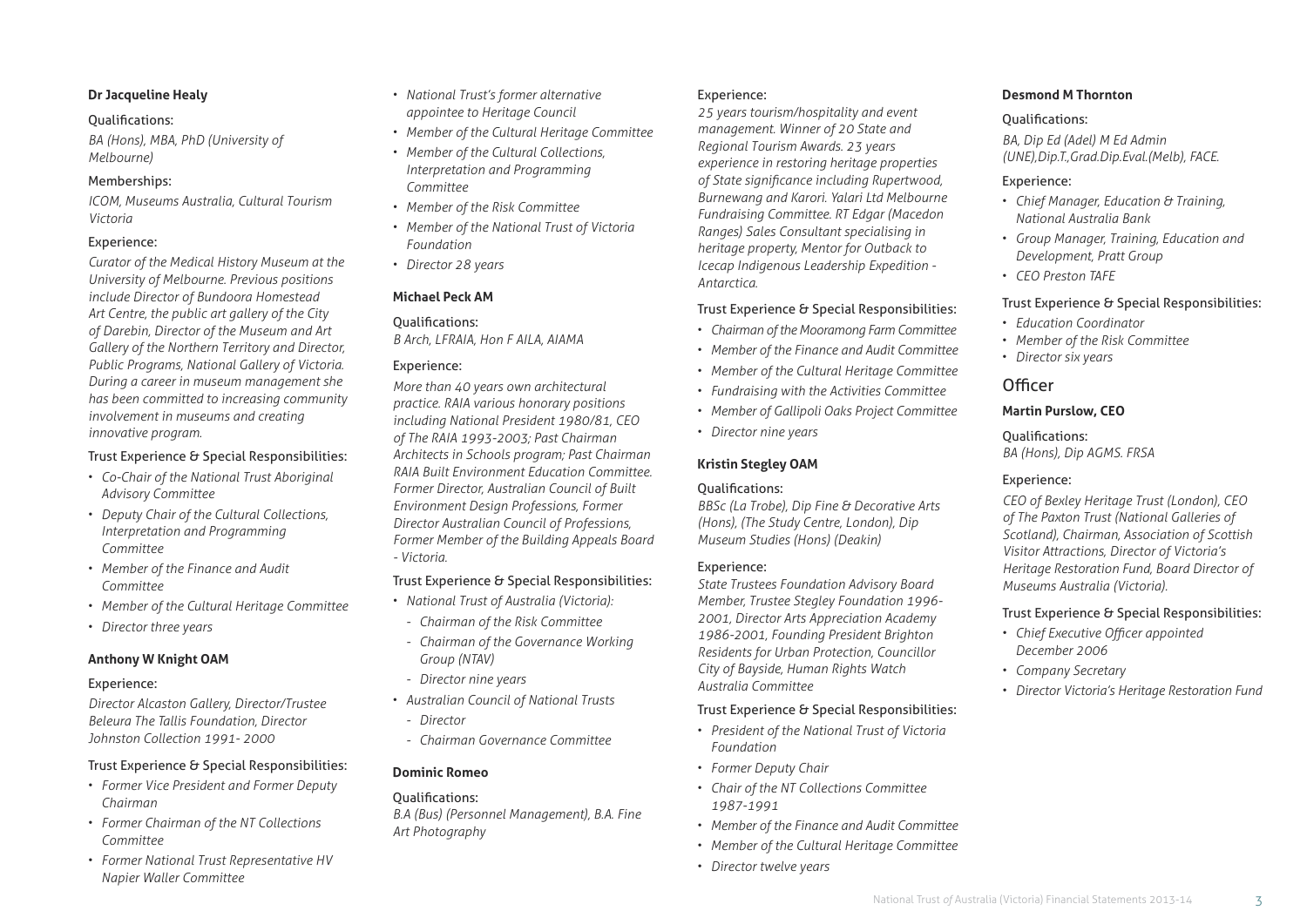## Directors Report 2014

The directors present their report, together with the financial statements, on the company for the year ended 30 June 2014.

## Directors and Officers

For the whole year and to the date of this report, unless otherwise shown, the Directors of the National Trust of Australia (Victoria) are: Dr G L Blackman OAM, Dr C Smith, M Batchelor, D Beatty , Dr U de Jong, Dr J Healy, A W Knight OAM, M Peck AM, D Romeo, K Stegley OAM, D Thornton. The CEO is M Purslow.

## Principal Activity

The principal activity of the company in the course of the financial year was conduct of an organisation whose objective is the conservation of the state's heritage. No change occurred in the nature of that activity during the year.

## Short Term and Long Term Objectives

The company has adopted a revised Strategic Plan 2014-2018 during the year with the following Objectives:

- 1. Custodianship of Heritage
- 2. Advocacy and Expert Advice
- 3. Engagement and Inspiration
- 4. Exhibiting Collections and Stories
- 5. Building Future Capability
- 6. Being Financially Resilient

## **Strategies**

To achieve its stated objective, the company has adopted the following Strategies:

- Custodianship of our heritage through strategic planning around our properties and collections
- Positioning the National Trust as a leading heritage advocate and expert advisor
- Expansion of our influence through engagement and inspiration
- Exhibition of our collections and stories through research and new technology
- Building of our future capability through our staff, volunteers and corporate relationships
- Being financially resilient through improving our revenue raising capabilities and building relationships
- Development and implementation of our Reconciliation Action Plan

## Key Performance Measures

The company measures its own performance through the use of both quantitative and qualitative benchmarks. The benchmarks are used by the directors to assess the financial sustainability of the company and whether the company's short-term and long-term objectives are being achieved.

## Events Subsequent to Balance Date

At the date of this report, the Directors are not aware of any matter or circumstance which has arisen that has significantly affected or may significantly affect the operations of the organisation, the results of those operations or the state of affairs of the organisation in the financial year subsequent to 30 June 2014.

## Future Developments

Future developments known at the date of this report are set out in the accompanying reports.

## **Dividends**

The National Trust of Australia (Victoria) is a company limited by guarantee and therefore has no share capital. Payment of any dividend to members is prohibited by the Constitution of the company.

## Indemnities and Insurance Premiums

The company has not, during or since the financial year, in respect of any person who is or has been an officer or auditor of the company:

- Indemnified or made any relevant agreement for indemnifying against a liability incurred as an officer, including costs and expenses in successfully defending proceedings; or
- Paid or agreed to pay a premium in respect of a contract insuring a liability incurred as an officer for the costs or expenses to defend legal proceedings;

with the exception of the following matters:

During the financial year, the company paid premiums to insure each of the Directors against liabilities for costs and expenses incurred by them in defending any legal proceedings arising out of their conduct while acting in the capacity of Director of the company, other than conduct involving a wilful breach of duty in relation to the company. The amount of the premium for Directors and Officers Insurance was \$9,202.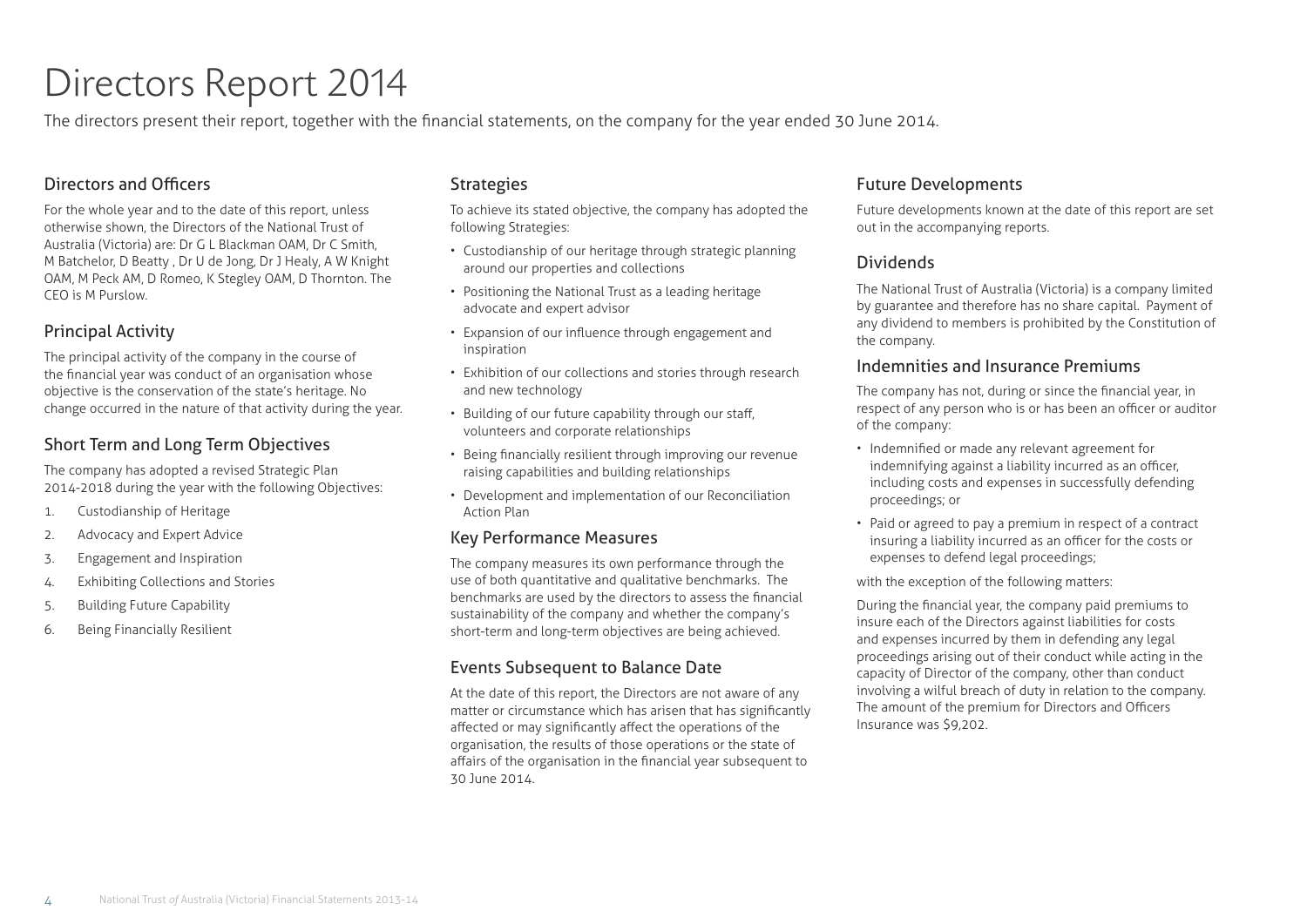The number of meetings the Board of Directors and Board Constitues held stateg the year and each Director's attendance at those meetings are

#### ATTENDANCE TABLE OF DIRECTORS

|                     |   | BOARD  |   | CHC |   | COP     |    |     |   | FINANCE & AUDIT TRISK COMPLIANCE | <b>AAC</b> |   | <b>NOMINATIONS</b> |
|---------------------|---|--------|---|-----|---|---------|----|-----|---|----------------------------------|------------|---|--------------------|
| Attendances         |   |        | ٠ |     |   |         |    | ٠   | л |                                  |            | A | ٠                  |
| <b>G.L.Blackman</b> | ٠ | в      |   |     |   |         | c  |     |   |                                  |            |   |                    |
| MoMy                | ٠ | и      | з | ٠   |   |         | в  | 10  |   |                                  |            |   |                    |
| <b>Butchelor</b>    | э | в<br>- |   |     |   |         | 10 | Tb. |   | э                                |            |   |                    |
| <b>Differents</b>   |   | ٠      |   |     |   |         |    | 10  |   |                                  |            |   |                    |
| man                 |   | ۰      |   |     |   |         | ٤  | 18  |   |                                  |            |   |                    |
| Dr U Mide Jong      | ٠ | в      | ٠ |     |   | ٠       |    |     |   |                                  |            |   |                    |
|                     |   | ٠      |   |     | ٠ | $\cdot$ |    |     |   |                                  |            |   |                    |
| <b>N.I. Paulk</b>   |   | в      |   |     |   |         |    |     | з |                                  |            |   |                    |
| C Romer             |   | ٠      |   |     |   |         | ٠  | 36  |   |                                  |            |   |                    |
| C.M. Thurston       |   |        |   |     |   |         |    |     |   | ×                                |            |   |                    |
| C Smith             |   | ٠      |   |     |   | ٠       |    |     |   |                                  |            |   |                    |

 $\rightarrow$ 

A: Number of resellings held during the period the Director was a member of the Board and/or Committee.

B: Number of meetings attended during the period the Director was a member of the Spand and/or Committee.

#### **Histon**

Notes:<br>1: Dr. G. Blackman re-elected to Soard and as Chairman 15.11.13<br>2: K. Stegley m-appointed for one pear lawn 16.11.13<br>2: M. Baschelor re-appointed to Beard for 3 year term 19.11.11 A. D. Thornton re-sponned to Board 19.11.11 6. U do Jong re-slutted to Board 18, 11. 12<br>7. A Knight re-slutted to Scure 16, 11. 13<br>8. C Smith shotted to Board 19, 11. 11 B. Dr J Healy elected to Board DA 11.12

19. M Peck no-appointed to Board 18.11.13

#### **Cirectory' Senator**

one can several and the previous fruits lay year. He Director has reserved or become and best to receive a benefit because of a contract<br>Between the company and the Director, or a firm of which the Director is a marker or Neuscript interest

#### Corporate Information<br>Registered office: Tasma Terrace, 4 Parliament Place<br>East Melbourne, Victoria 2002

Auditor's Independence Declaration A copy of the auditor's independence declaration is set out on page it.

Signed in proceduring with a researchies of the Board of Signeters'

 $\circ$ **Printin** Bisconar GAM Challman of National Trust of Australia (Victoria)

**Pinning** man of Energy of Los tole Dated Fox



As lead auditor for the audit of the financial report of National Trust of Australia (Victoria) for the year ended 30 June 2014, I declare that, to the best of my knowledge and belief, there have been no contraventions of:

- (i) the auditor independence requirements of the Australian Professional Accounting Bodies in relation to the audit; and
- (ii) any applicable code of professional conduct in relation to the audit.

RSM Brol Causer Porture

#### **RSM BIRD CAMERON PARTNERS**

**P A RANSOM**  Partner

Melbourne, VIC Dated: 20 October 2014

Liability limited by a scheme approved under Professional Standards Legislation Major Offices in: Perth, Sydney, Melbourne, Adelaide, Canberra and Brisbane ABN 36 965 185 036 RSM Bird Cameron Partners is a member of the RSM network. Each member of the RSM network is an independent accounting and advisory firm which<br>practises in its own right. The RSM network is not itself a separate legal entity<br>in any jurisdiction.

6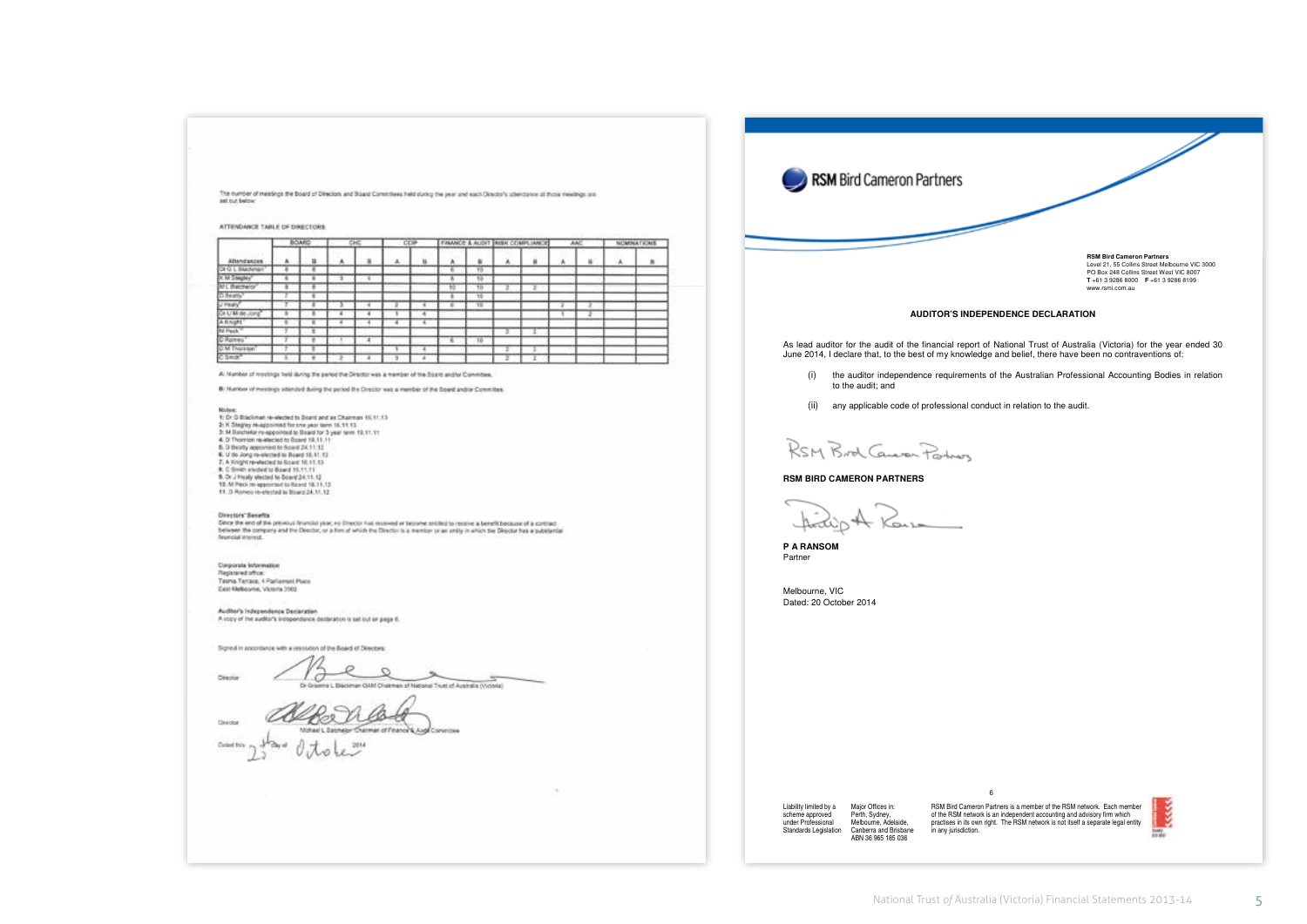

Teddy Bear's Picnic at Rippon Lea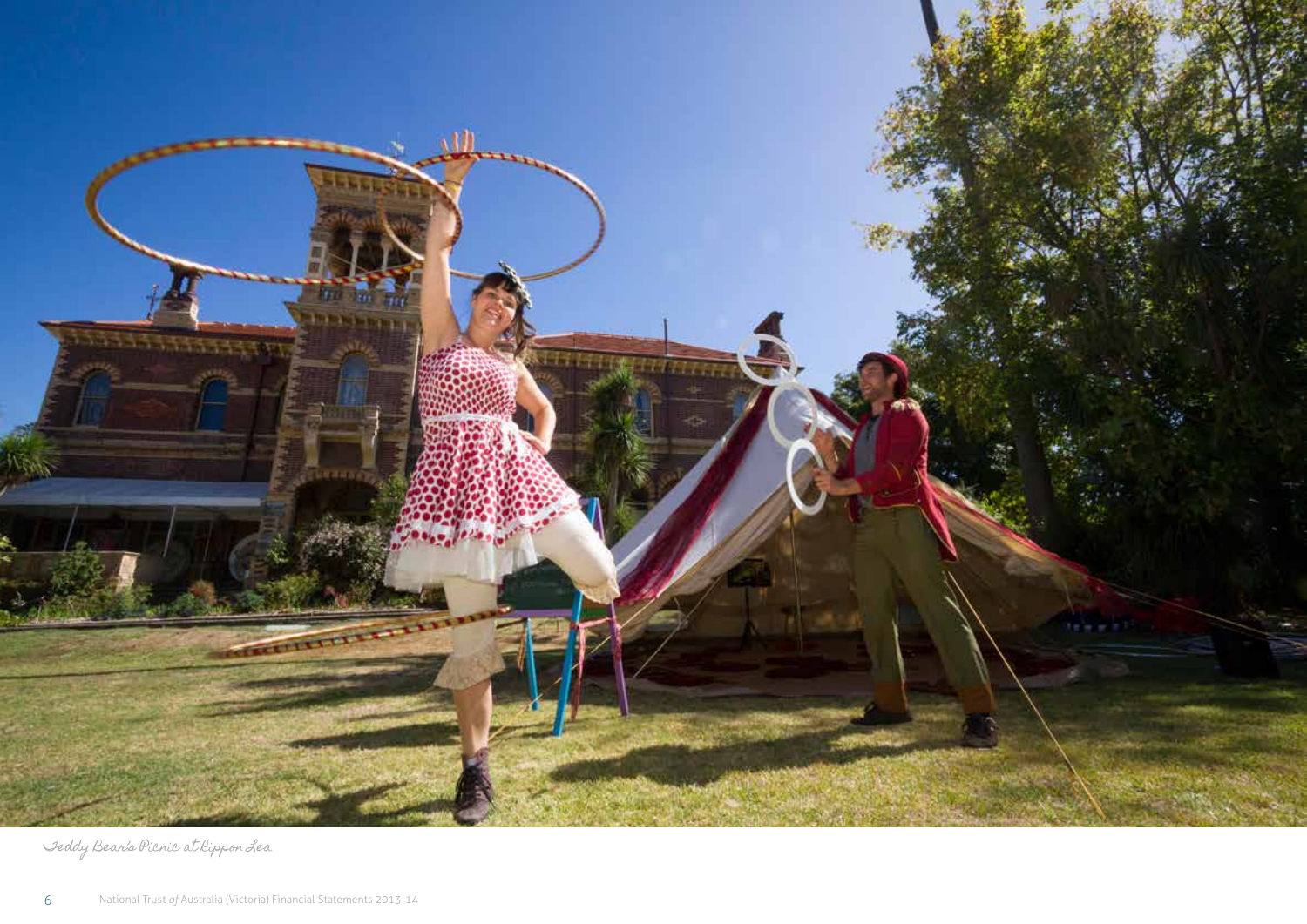# Financial Statements

For the Year Ended 30 June 2014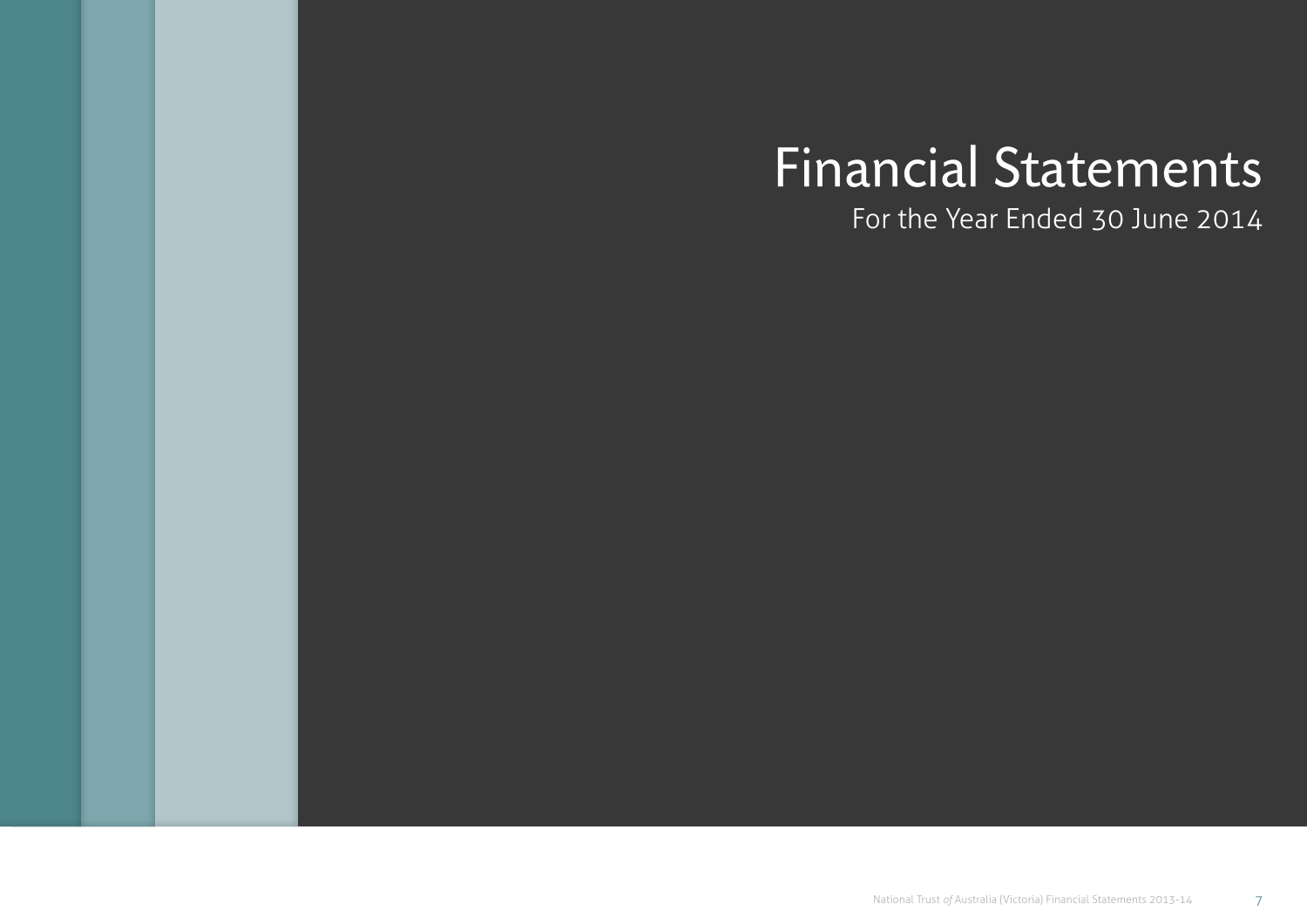## Consolidated Statement of Profit or Loss and Other Comprehensive Income for the Year Ended 30 June 2014

|                                          |             | 2014      | 2013      |
|------------------------------------------|-------------|-----------|-----------|
|                                          | <b>Note</b> | \$        | \$        |
| <b>Revenue from operating activities</b> |             |           |           |
| Sales revenue - goods                    |             | 670,377   | 480,265   |
| Sales revenue - farm produce             |             | 3,990     | 274,572   |
| Revenue from services                    | 3           | 5,796,075 | 4,695,324 |
| Donations and bequests                   |             | 426,144   | 362,997   |
| Interest revenue                         |             | 50,297    | 53,886    |
| Dividend income                          |             | 6,634     | 8,105     |
| Grant income                             |             | 300,996   | 225,193   |
|                                          |             | 7,254,513 | 6,100,342 |
| <b>Outside operating activities</b>      |             |           |           |
| Special project revenue                  |             | 1,184,680 | 1,292,830 |
| Endowment revenue                        |             | 196,512   | 160,905   |
| Foundation revenue                       |             | 85,679    | 182,973   |
| Revenue from rents                       |             | 577,218   | 479,605   |
|                                          |             | 2,044,089 | 2,116,313 |
| <b>Total Revenue</b>                     |             | 9,298,602 | 8,216,655 |

The Consolidated Statement of Comprehensive Income should be read in conjunction with the accompanying notes to the financial statements.

|                                                                          |             | 2014       | 2013       |
|--------------------------------------------------------------------------|-------------|------------|------------|
|                                                                          | <b>Note</b> | \$         | \$         |
| <b>Expenses relating to operating activities</b>                         |             |            |            |
| Cost of sales                                                            |             | 315,515    | 236,545    |
| Administration expenses                                                  |             | 2,049,638  | 2,018,551  |
| Conservation expenses                                                    |             | 345,748    | 275,401    |
| Events                                                                   |             | 272,120    | 174,792    |
| Tourism and public relations                                             |             | 489,029    | 458,855    |
| Membership services                                                      |             | 292,065    | 353,328    |
| Properties expenses                                                      |             | 3,225,069  | 3,286,913  |
| Collections expenses                                                     |             | 174,091    | 152,037    |
| Farm expenses                                                            |             | 285,046    | 557,465    |
| Development costs                                                        |             | 59,784     | 62,620     |
|                                                                          |             | 7,508,105  | 7,576,507  |
| <b>Expenses relating to outside operating activities</b>                 |             |            |            |
| Special projects expenses                                                |             | 751,607    | 706,766    |
| Endowment expenses                                                       |             | 167,788    | 229,735    |
| Foundation expenses                                                      |             | 3,589      | 1,023      |
| Rental properties expenses                                               |             | 79,370     | 50,590     |
|                                                                          |             | 1,002,354  | 988,114    |
| <b>Total expenses</b>                                                    |             | 8,510,459  | 8,564,621  |
| Profit /(Loss) for the year                                              |             | 788,143    | (347, 966) |
| <b>Other Comprehensive Income</b>                                        |             |            |            |
| Items reclassified subsequently to profit or loss upon<br>derecognition: |             |            |            |
| Changes in fair value of equity securities                               |             | 64,694     | 113,837    |
| Items that will not be reclassified subsequently to<br>profit or loss:   |             |            |            |
| Revaluation gain on heritage and cultural assets                         |             |            | 74,942,684 |
| Revaluation loss on heritage and cultural assets                         |             | (737, 685) |            |
| Total Comprehensive Income for the Year                                  |             | 115,152    | 74,708,555 |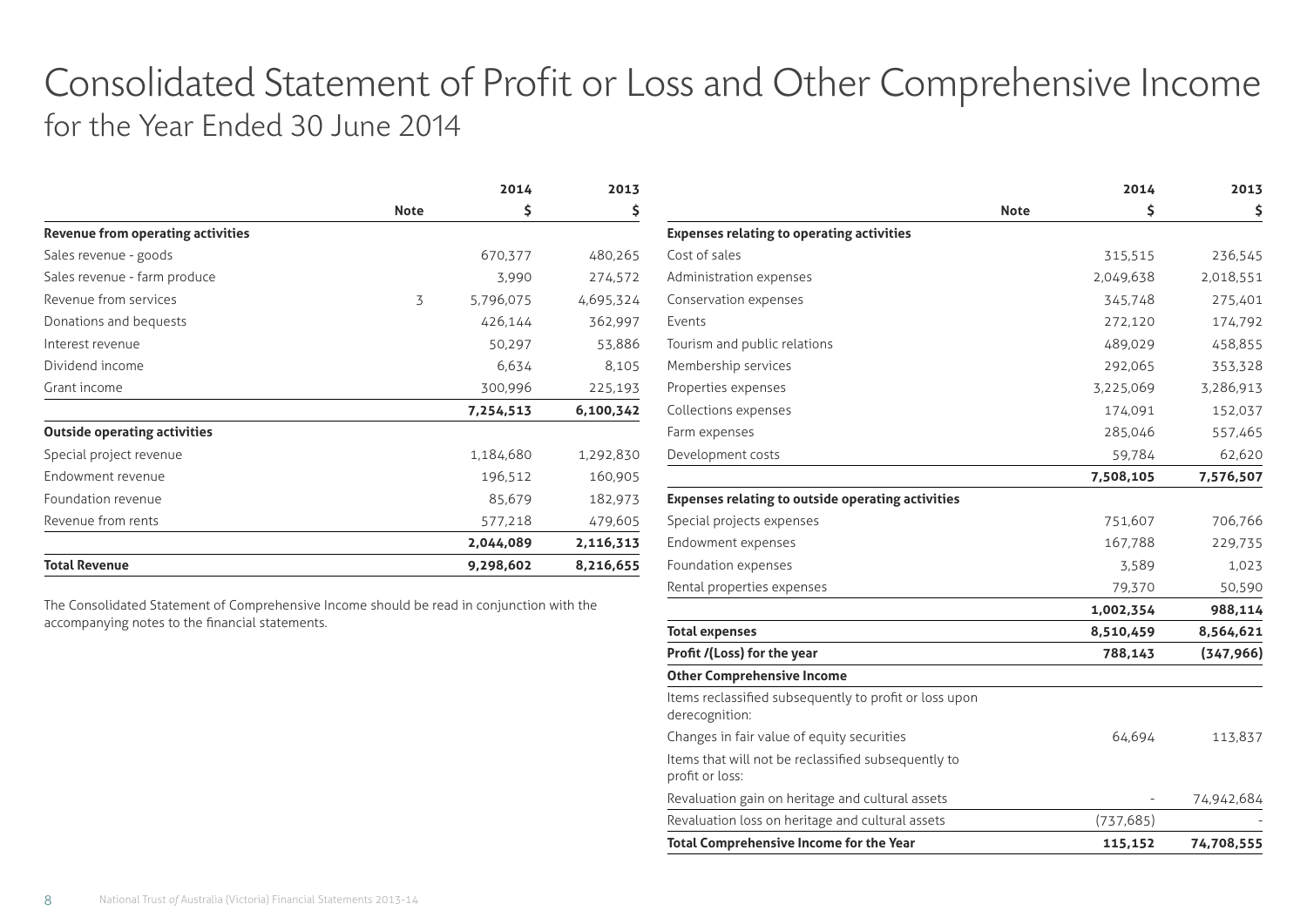## Consolidated Statement of Financial Position as at 30 June 2014

|                               |             | 2014       | 2013       |
|-------------------------------|-------------|------------|------------|
|                               | <b>Note</b> | \$         | \$         |
| <b>ASSETS</b>                 |             |            |            |
| <b>Current assets</b>         |             |            |            |
| Cash and cash equivalents     | 5           | 908,395    | 1,203,691  |
| Trade and other receivables   | 6           | 580,839    | 511,379    |
| Inventories                   | 7           | 235,010    | 224,205    |
| Livestock and crops           | 8           | 15,000     | 15,000     |
| Other financial assets        | 9           | 2,474,781  | 1,932,520  |
| Other assets                  | 10          | 369,861    | 332,717    |
| Assets held for sale          | 11          | 650,000    |            |
| Total current assets          |             | 5,233,886  | 4,219,512  |
| <b>Non-current assets</b>     |             |            |            |
| Other financial assets        | 9           | 943,451    | 638,581    |
| Property, plant and equipment | 12          | 85,706,605 | 86,026,433 |
| Total non-current assets      |             | 86,650,056 | 86,665,014 |
| <b>TOTAL ASSETS</b>           |             | 91,883,942 | 90,884,526 |

The Consolidated Statement of Financial Position should be read in conjunction with the accompanying notes to the financial statements.

|                                              |             | 2014       | 2013       |
|----------------------------------------------|-------------|------------|------------|
|                                              | <b>Note</b> | \$         | \$         |
| <b>LIABILITIES</b>                           |             |            |            |
| <b>Current Liabilities</b>                   |             |            |            |
| Trade and other payables                     | 13          | 1,362,060  | 995,289    |
| Borrowings                                   | 14          | 291,333    | 325,638    |
| Employee benefits                            | 15          | 423,640    | 424,141    |
| Other - External appeals                     | 16          | 2,364,035  | 1,801,984  |
| Membership subscriptions received in advance |             | 344,987    | 350,588    |
| Total current liabilities                    |             | 4,786,055  | 3,897,640  |
| <b>Non-current liabilities</b>               |             |            |            |
| Employee benefits                            | 15          | 59,425     | 63,576     |
| Total non-current liabilities                |             | 59,425     | 63,576     |
| <b>TOTAL LIABILITIES</b>                     |             | 4,845,480  | 3,961,216  |
| <b>NET ASSETS</b>                            |             | 87,038,462 | 86,923,310 |
| <b>EOUITY</b>                                |             |            |            |
| General fund                                 | 17          | 10,698,360 | 3,905,370  |
| Fair value reserve                           | 18          | 89,647     | 24,953     |
| Asset revaluation reserve                    | 18          | 74,204,999 | 74,942,684 |
| Special projects reserve                     | 18          | 731,367    | 7,121,659  |
| Endowment funds                              | 18          | 1,035,241  | 731,886    |
| Foundation funds                             | 18          | 278,849    | 196,758    |
| <b>TOTAL EQUITY</b>                          |             | 87,038,462 | 86,923,310 |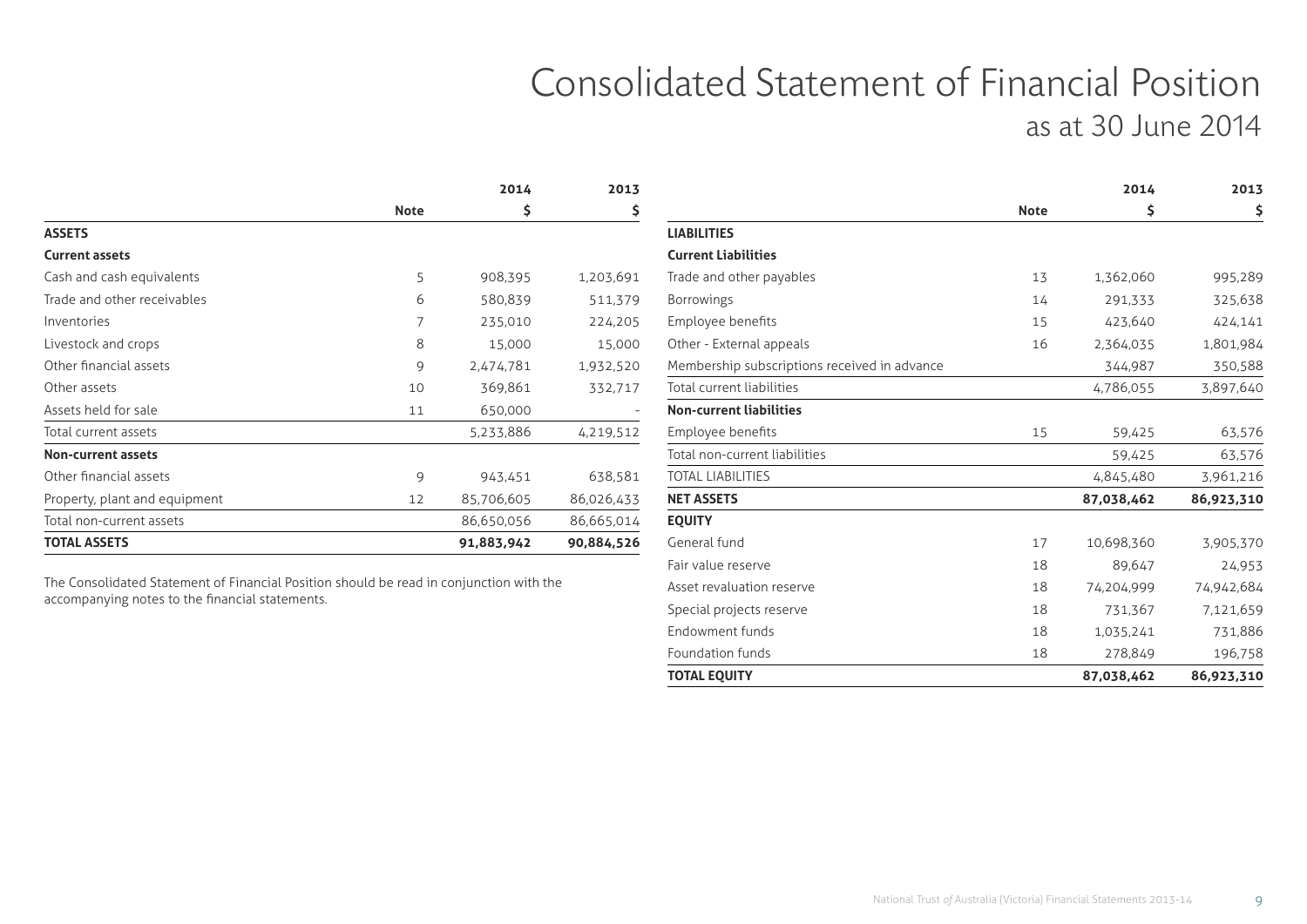## Consolidated Statement of Changes in Equity for the Year Ended 30 June 2014

|                                           |             | 2014       | 2013       |
|-------------------------------------------|-------------|------------|------------|
|                                           | <b>Note</b> |            |            |
| Total equity at the beginning of the year |             | 86,923,310 | 12,214,755 |
| Profit /(Loss) for the year               |             | 788.143    | (347.966)  |
| <b>Other Comprehensive Income</b>         |             | (672.991)  | 75,056,521 |
| Total changes in equity for the period    |             | 115,152    | 74.708.555 |
| Total equity at the end of the year       |             | 87,038,462 | 86.923.310 |

The Consolidated Statement of Changes in Equity should be read in conjunction with accompanying notes to the financial statements.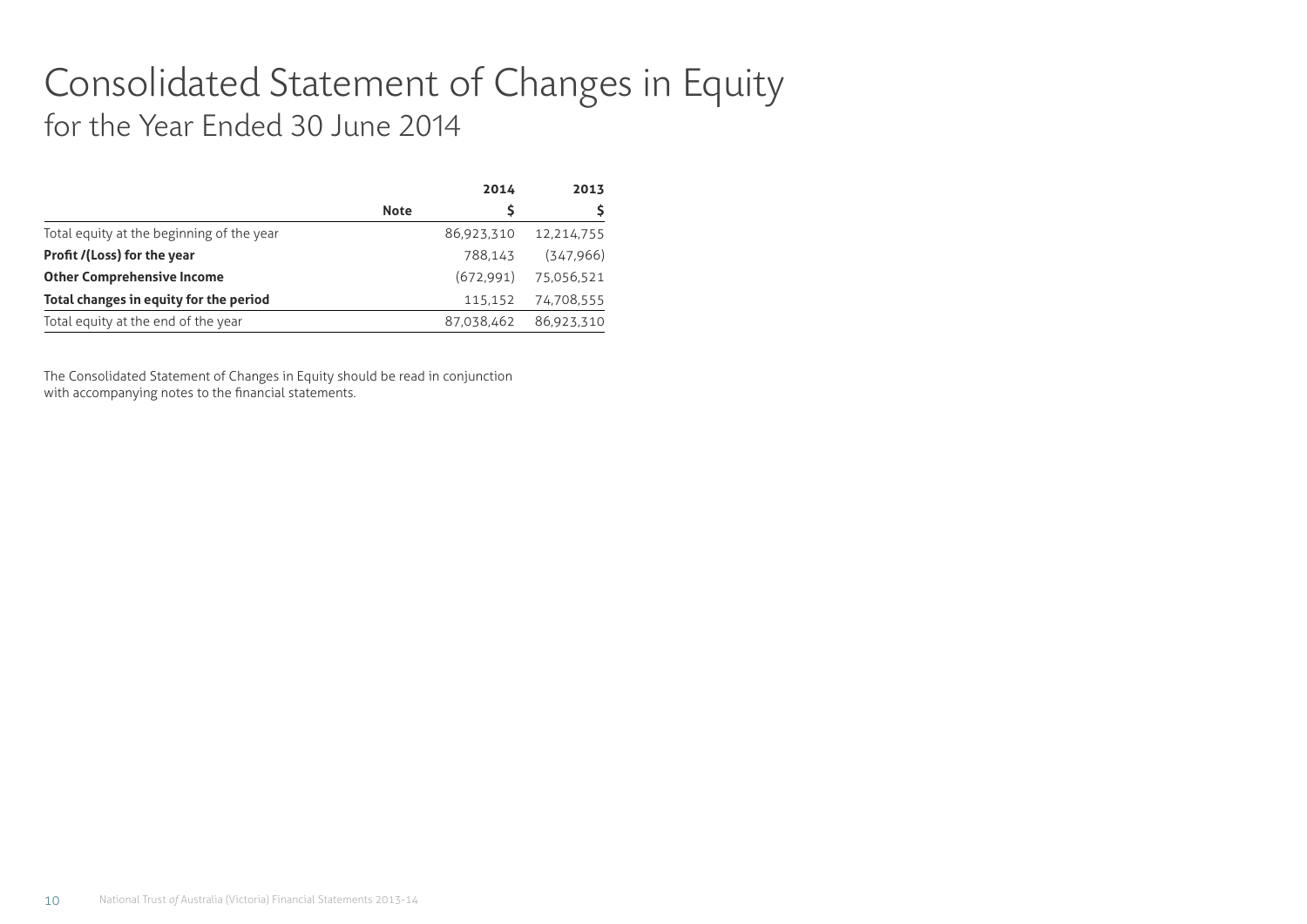## Consolidated Statement of Cash Flows

## for the Year Ended 30 June 2014

|                                                           | <b>Note</b> | 2014          | 2013          |
|-----------------------------------------------------------|-------------|---------------|---------------|
|                                                           |             | \$            | \$            |
| <b>Cash flows from operating activities</b>               |             |               |               |
| Receipts from operations                                  |             | 9,385,599     | 8,227,216     |
| Payments in the course of operations                      |             | (8, 153, 053) | (7,529,253)   |
| Dividends received                                        |             | 6,634         | 8,105         |
| Interest received                                         |             | 50,297        | 53,886        |
| External Appeals - Inflow                                 |             | 1,984,790     | 991,665       |
| External Appeals - Outflow                                |             | (1,422,739)   | (1,488,556)   |
| Net cash (outflow)/inflow from operating activities       | 19          | 1,851,529     | 263,063       |
| <b>Cash flow from investing activities</b>                |             |               |               |
| Proceeds from sale of investments                         |             |               | 1,099,701     |
| Payments for investments                                  |             | (782, 435)    |               |
| Proceeds from sale of plant & equipment                   |             | 66,000        |               |
| Payments for plant & equipment                            | 11          | (1,396,083)   | (114, 554)    |
| Payments for project expenditure                          | 11          |               | (1, 124, 821) |
| Net cash (outflow)/inflow from investing activities       |             | (2, 112, 518) | (139, 674)    |
| <b>Cash flow from financing activities</b>                |             |               |               |
| Proceeds from borrowings                                  |             | 291,333       | 325,638       |
| Repayment of borrowings                                   |             | (325, 640)    | (304, 620)    |
| Net cash (outflow)/inflow from financing activities       |             | (34, 307)     | 21,018        |
| Net cash increase (decrease) in cash and cash equivalents |             | (295, 296)    | 144,407       |
| Cash and cash equivalents at beginning of year            |             | 1,203,691     | 1,059,284     |
| Cash and cash equivalents at end of year                  | 5           | 908,395       | 1,203,691     |

The Consolidated Statement of Cash Flows should be read in conjunction with the accompanying notes to the financial statements.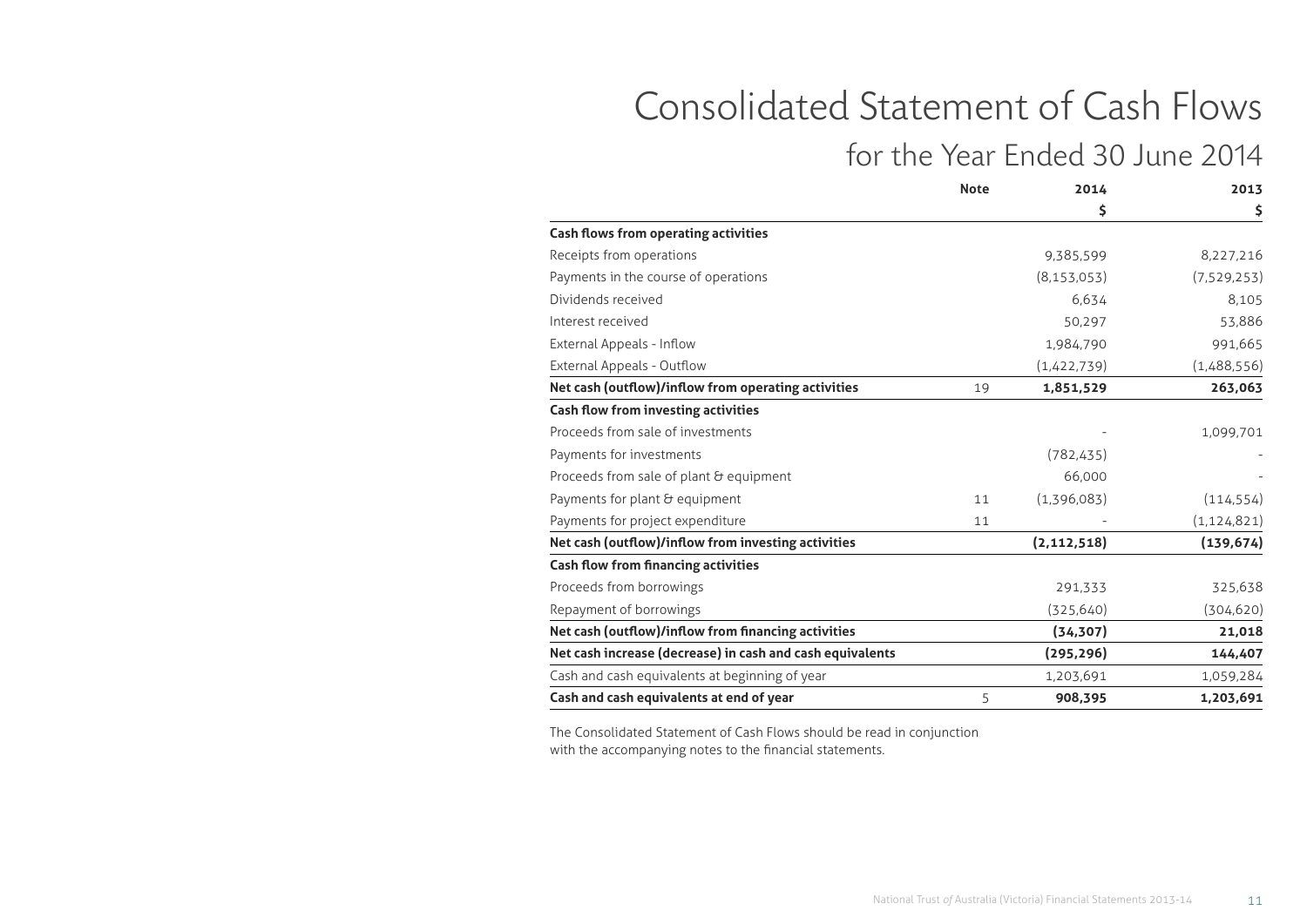

Miss Fisher's Costume Exhibition at Rippon Lea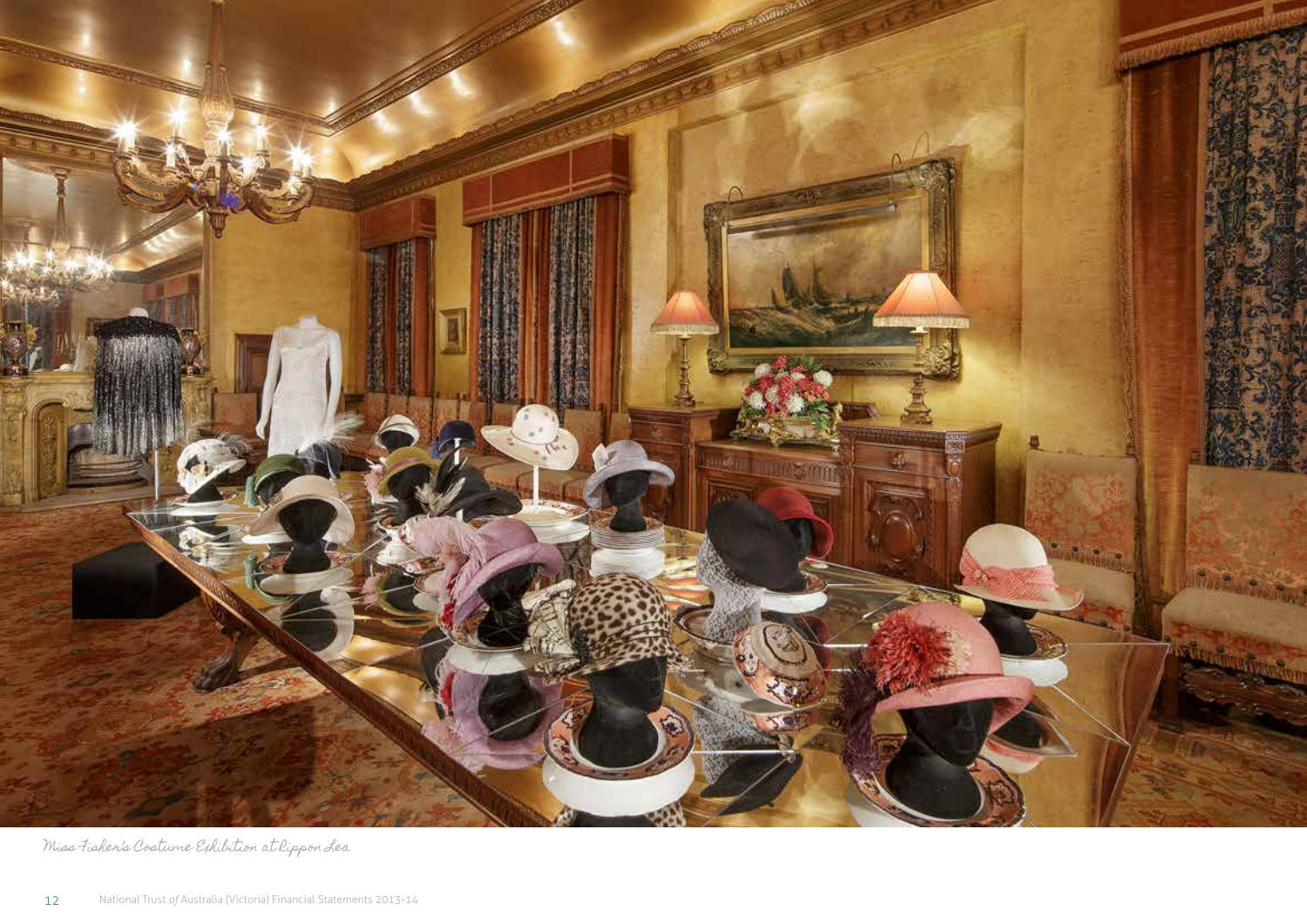# Notes to the Financial Statements

For the Year Ended 30 June 2014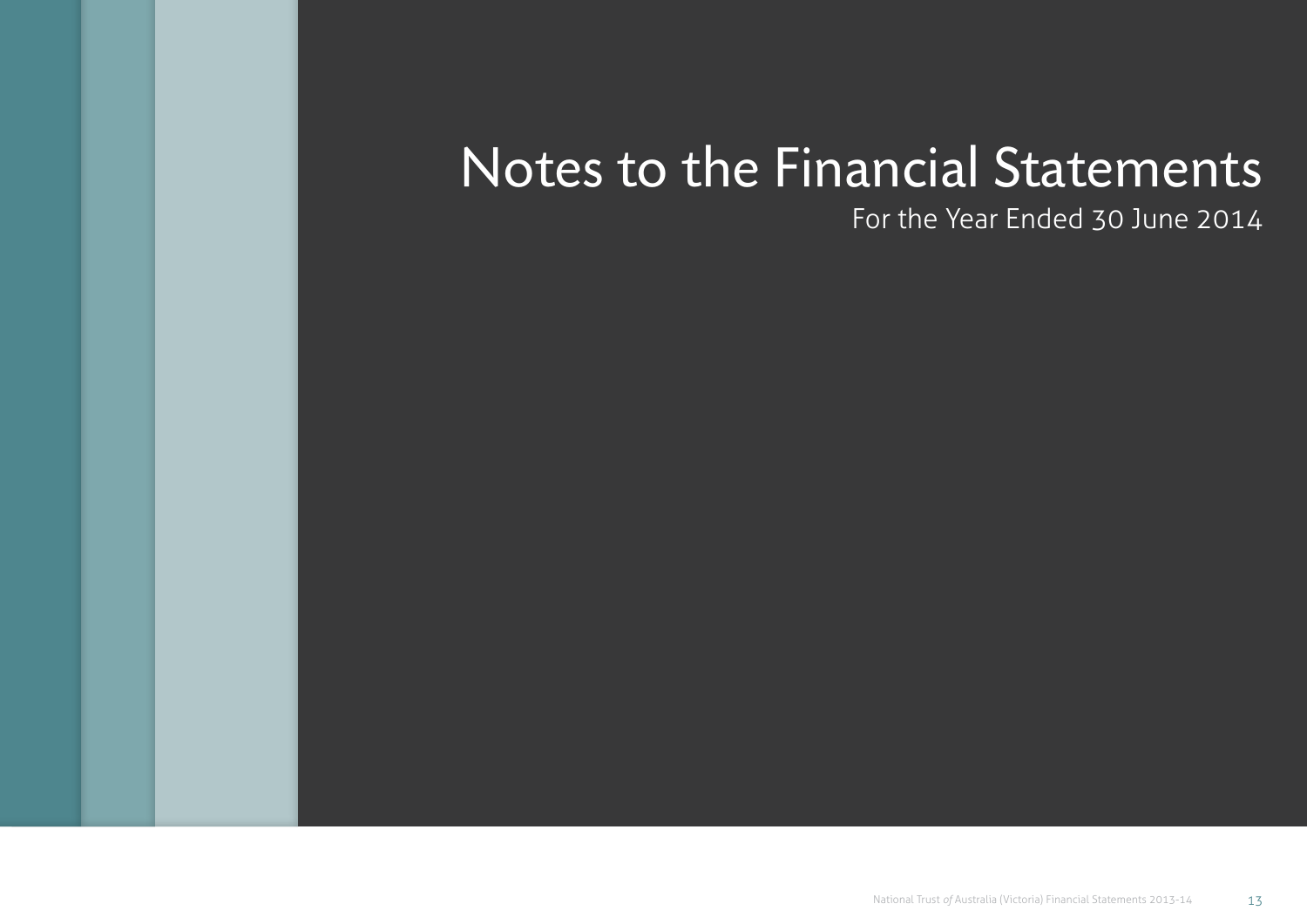The consolidated financial statements and notes represent those of National Trust of Australia (Victoria) and Controlled Entity (the "consolidated group" or "group").

The separate financial statements of the parent entity, National Trust of Australia (Victoria), have not been presented within this financial report. Separate parent entity financial information is disclosed in Note 2 to this financial report.

#### **(a) Corporate information**

National Trust of Australia (Victoria) is an unlisted company limited by guarantee and incorporated and domiciled in Australia.

The registered office and principal place of business is 4 Parliament Place, East Melbourne, Victoria.

#### **(b) Basis of Preparation**

The financial statements are general purpose financial statements that have been prepared in accordance with Australian Accounting Standards – Reduced Disclosure Requirements of the Australian Accounting Standards Board and the *Australian Charities and Not-for-profits Commission Act 2012* ("ACNC Act"). The company is a not-for-profit entity for financial reporting purposes under Australian Accounting Standards.

Australian Accounting Standards set out accounting policies that the AASB has concluded would result in financial statements containing relevant and reliable information about transactions, events and conditions. Material accounting policies adopted in the preparation of these financial statements are presented below and have been consistently applied unless stated otherwise.

The financial statements, except for the cash flow information, have been prepared on an accruals basis and are based on historical costs, modified, where applicable, by the measurement at fair value of selected non-current assets, financial assets and financial liabilities. The amounts presented in the financial statements have been rounded to the nearest dollar.

The financial statements were authorised for issue on 20 October 2014 by the directors of the company.

#### **(c) Principles of Consolidation**

The consolidated financial statements incorporate the assets, liabilities and results of entities controlled by National Trust of Australia (Victoria) at the end of the reporting period. A controlled entity is any entity over which National Trust of Australia (Victoria) has the power to govern the financial and operating policies so as to obtain benefits from its activities. The consolidated financial statements incorporate the financial statements of the National Trust of Victoria Foundation.

Where controlled entities have entered or left the Group during the year, the financial performances of those entities are included only for the period of the year that they were controlled. A list of controlled entities is contained in Note 21 to the financial statements.

In preparing the consolidated financial statements, all intragroup balances and transactions between entities in the consolidated group have been eliminated in full on consolidation.

#### **(d) Critical accounting estimates and judgements**

The directors evaluate estimates and judgments incorporated into the financial statements based on historical knowledge and best available current information. Estimates assume a reasonable expectation of future events and are based on current trends and economic data, obtained both externally and within the company.

#### **Key judgments**

#### **Heritage and cultural assets**

The group has over many years been, and continues to be, the recipient of contributions of heritage and cultural assets including property and collections at no cost. Key judgements are required to assess whether heritage and cultural assets should be recognised as assets by the group.

The directors have determined which assets meet the criteria to be recognised as a heritage and cultural asset. These criteria include but are not limited to:

- The heritage and cultural assets are owned or controlled by the group;
- The value of the heritage and cultural assets can be reliably measured;
- It is probable that future economic benefits associated with the assets will flow to the group;
- The assets must have heritage or cultural significance; and
- The assets must be in the form of land and/or buildings.

The directors have assessed these assets not to have limited useful lives, and therefore they are not subject to depreciation.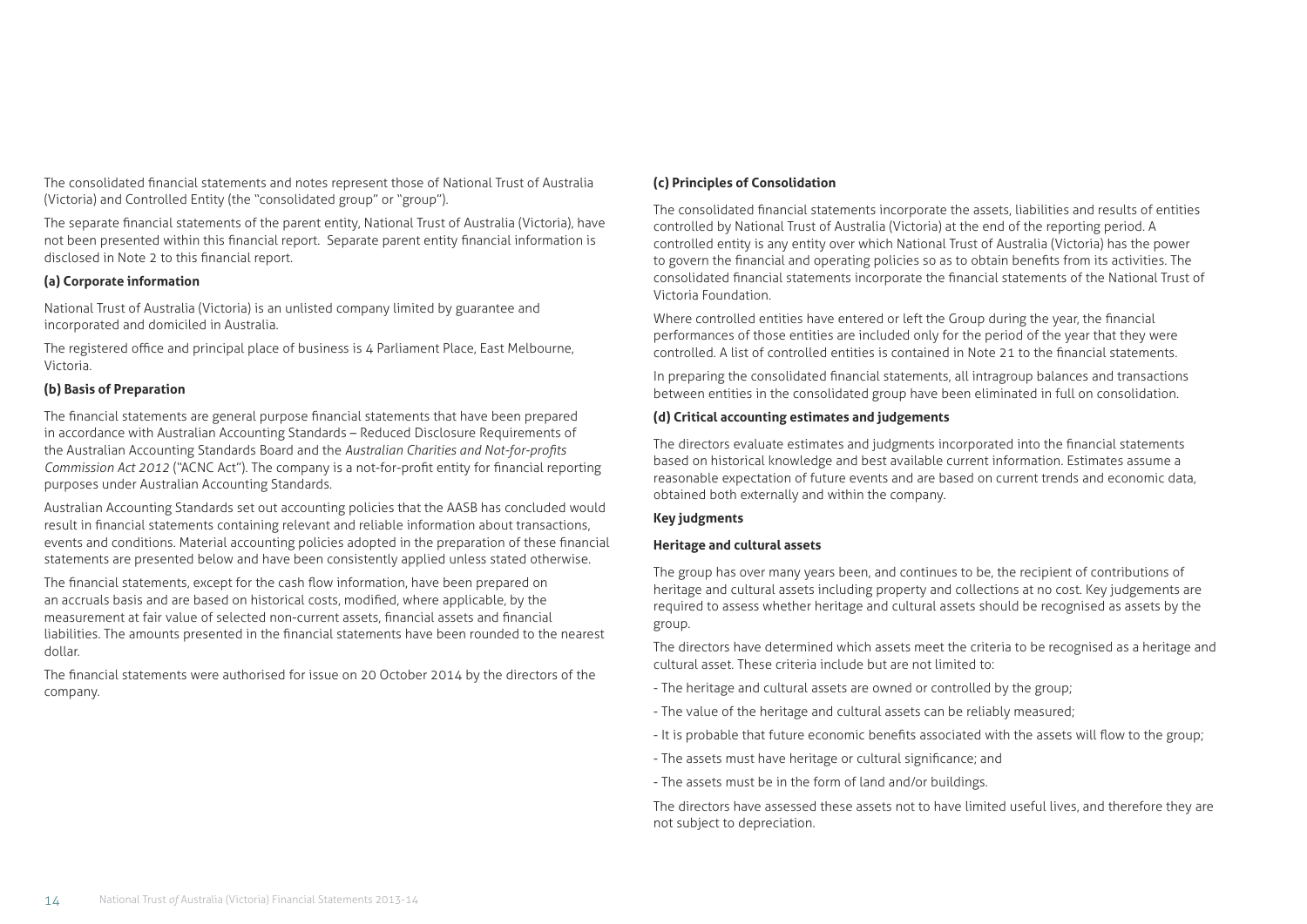#### **(e) New, revised or amending Accounting Standards and Interpretations adopted**

The company has applied the following standards and amendments for the first time in their annual reporting period commencing 1 July 2013:

#### i. AASB 13 Fair Value Measurement and AASB 2011-8 Amendments to Australian Accounting Standards arising from AASB 13

AASB 13 Fair Value Measurement aims to improve consistency and reduce complexity by providing a precise definition of fair value and a single source of fair value measurement and disclosure requirements for all Australian Accounting Standards.

This change had an insignificant impact on the measurement of the company's financial assets and financial liabilities. Refer to Note 23.

#### ii. AASB 119 Employee Benefits (September 2011) and AASB 2011-10 Amendments to Australian Accounting Standards arising from AASB 119 (September 2011)

The adoption of the revised AASB 119 Employee Benefits resulted in a change to the company's accounting policy for the annual leave obligations. As the company does not expect all annual leave to be taken within 12 months of the respective service being provided, annual leave obligations are now classified entirely as a long-term employee benefit for measurement purposes. This classification results in measuring the entire obligation on a discounted basis. The impact of this change was insignificant since the majority of the leave is still expected to be taken within a short period after the end of the current year.

However, as the company does not have an unconditional right to defer settlement of these liabilities for at least twelve months after the reporting period, the entire annual leave liability is classified for presentation purposes as a current liability in the Statement of Financial Position (refer to Note 1 (m)).

#### **(f) Property, Plant and Equipment**

Each class of property, plant and equipment is carried at cost or fair value as indicated, less, where applicable, accumulated depreciation and any impairment losses.

#### **Property**

Freehold land and buildings are measured at cost less accumulated depreciation and impairment losses.

Costs incurred relating to properties owned by the company have been capitalised as fixed assets in accordance with AASB 116, when the costs are significant and deemed to add future value to the life of the asset.

Costs incurred relating to property related projects which are incomplete as at the end of the financial year are disclosed in projects in progress. Depreciation does not commence until the relevant projects are completed. Once projects are completed the assets are reclassified according to their nature.

#### **Heritage and cultural assets**

Heritage & cultural assets that are recognised as property, plant and equipment are shown at their fair value, based on periodic valuations by external independent valuers every 3 to 5 years. Increases in the carrying amount arising on revaluation of heritage and cultural assets are credited to a revaluation reserve in equity. Decreases that offset previous increases of the same asset are recognised against revaluation reserve directly in equity; all other decreases are recognised in profit or loss.

#### **Plant and equipment**

Plant and equipment are measured on the cost basis and are therefore carried at cost less accumulated depreciation and any accumulated impairment losses.

Subsequent costs are included in the asset's carrying amount or recognised as a separate asset as appropriate, only when it is probable that future economic benefits associated with the item will flow to the entity and the cost of the item can be measured reliably. All other repairs and maintenance are charged to the income statement during the financial period in which they are incurred.

#### **Depreciation**

The depreciable amount of all fixed assets, including buildings and capitalised lease assets, but excluding freehold land, is depreciated on a straight line basis over the asset's useful life to the entity commencing from the time the asset is held ready for use. Leasehold improvements are depreciated over the shorter of either the unexpired period of the lease or the estimated useful lives of the improvements.

The depreciation rates used for each class of depreciable assets are:

| <b>Class of Asset</b>                                | <b>Depreciation Rates</b> |
|------------------------------------------------------|---------------------------|
| Heritage & cultural assets                           | Nil                       |
| <b>Buildings</b>                                     | 2.5                       |
| Leasehold improvements - Buildings and related works | 4                         |
| Plant and equipment                                  | $10 - 25$                 |
| Furniture and fittings                               | $1 - 18$                  |
| Computer equipment                                   | 33                        |
| Motor vehicles                                       | 20                        |

The assets' residual values and useful lives are reviewed, and adjusted if appropriate, at the end of each reporting period.

Gains and losses on disposals are determined by comparing proceeds with the carrying amount. These gains or losses are included in the statement of comprehensive income.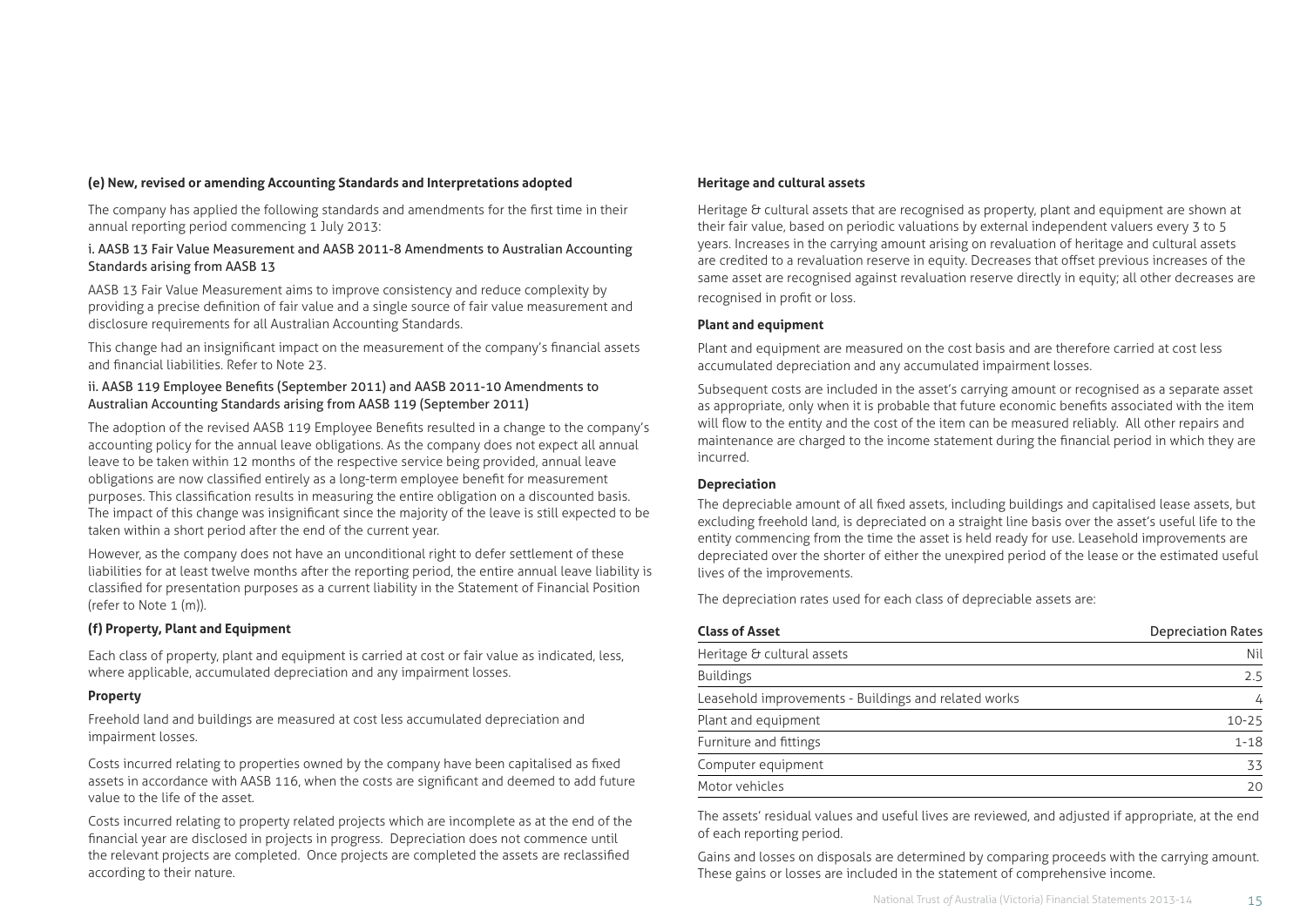#### **(g) Cash and Cash Equivalents**

Cash and cash equivalents include cash on hand, deposits held at call with banks, other short term highly liquid investments that are readily convertible to known amounts of cash and which are subject to an insignificant risk of changes in values, and bank overdrafts.

#### **(h) Financial Instruments**

#### **Initial recognition and measurement**

Financial assets and financial liabilities are recognised when the entity becomes a party to the contractual provisions to the instrument. For financial assets, this is equivalent to the date that the company commits itself to either purchase or sell the asset (i.e. trade date accounting is adopted). Financial instruments are initially measured at fair value plus transactions costs except where the instrument is classified "at fair value through profit or loss" in which case transaction costs are expensed to profit or loss immediately.

#### **Classification and subsequent measurement**

Financial instruments are subsequently measured at fair value or cost. Where available, quoted prices in an active market are used to determine fair value. In other circumstances, valuation techniques are adopted. Subsequent to initial recognition these instruments are measured as set out below.

#### **Financial assets at fair value through profit and loss**

Financial assets are classified at "fair value through profit or loss" when they are held for trading for the purpose of short-term profit taking, derivatives not held for hedging purposes, or when they are designated as such to avoid an accounting mismatch or to enable performance evaluation where a group of financial assets is managed by key management personnel on a fair value basis in accordance with a documented risk management or investment strategy. Such assets are subsequently measured at fair value with changes in carrying amount being included in profit or loss.

#### **Held-to-maturity investments**

Held-to-maturity investments are non-derivative financial assets that have fixed maturities and fixed or determinable payments, and it is the company's intention to hold these investments to maturity. They are subsequently measured at cost. Gains or losses are recognised in profit or loss and when the financial asset is derecognised. Financial assets held to maturity are included in non-current assets, except for those with maturities less than 12 months from the reporting date, which are classified as current assets.

#### **Available for sale financial assets**

Available-for-sale investments are non-derivative financial assets that are either not capable of being classified into other categories of financial assets due to their nature or they are designated as such by management. They comprise investments in the equity of other entities where there is neither a fixed maturity nor fixed or determinable payments.

They are subsequently measured at fair value with any remeasurements other than impairment losses and foreign exchange gains and losses recognised in other comprehensive income. When the financial asset is derecognised, the cumulative gain or loss pertaining to that asset previously recognised in other comprehensive income is reclassified into profit or loss.

Available-for-sale financial assets are classified as non-current assets when they are expected to be sold within 12 months after the end of the reporting period. All other available -for-sale financial assets are classified as current assets.

#### **Loans and receivables**

Loans and receivables are non-derivative financial assets with fixed or determinable payments that are not quoted in an active market and are subsequently measured at cost. Gains or losses are recognised in profit or loss and when the financial asset is derecognised.

#### **Financial liabilities**

Non-derivative financial liabilities other than financial guarantees are subsequently measured at cost. Gains or losses are recognised in profit or loss and when the financial liability is derecognised.

#### **Impairment**

At the end of each reporting period, the company assesses whether there is objective evidence that a financial asset has been impaired. A financial asset or a group of financial assets is deemed to be impaired if, and only if, there is objective evidence that impairment as a result of one or more events (a "loss event") has occurred, which has an impact on the estimated future cash flows of the financial asset(s).

In the case of available-for-sale financial assets, a significant or prolonged decline in the market value of the instrument is considered to constitute a loss event. Impairment losses are recognised in profit or loss immediately. Also, any cumulative decline in fair value previously recognised in other comprehensive income is reclassified to profit or loss at this point.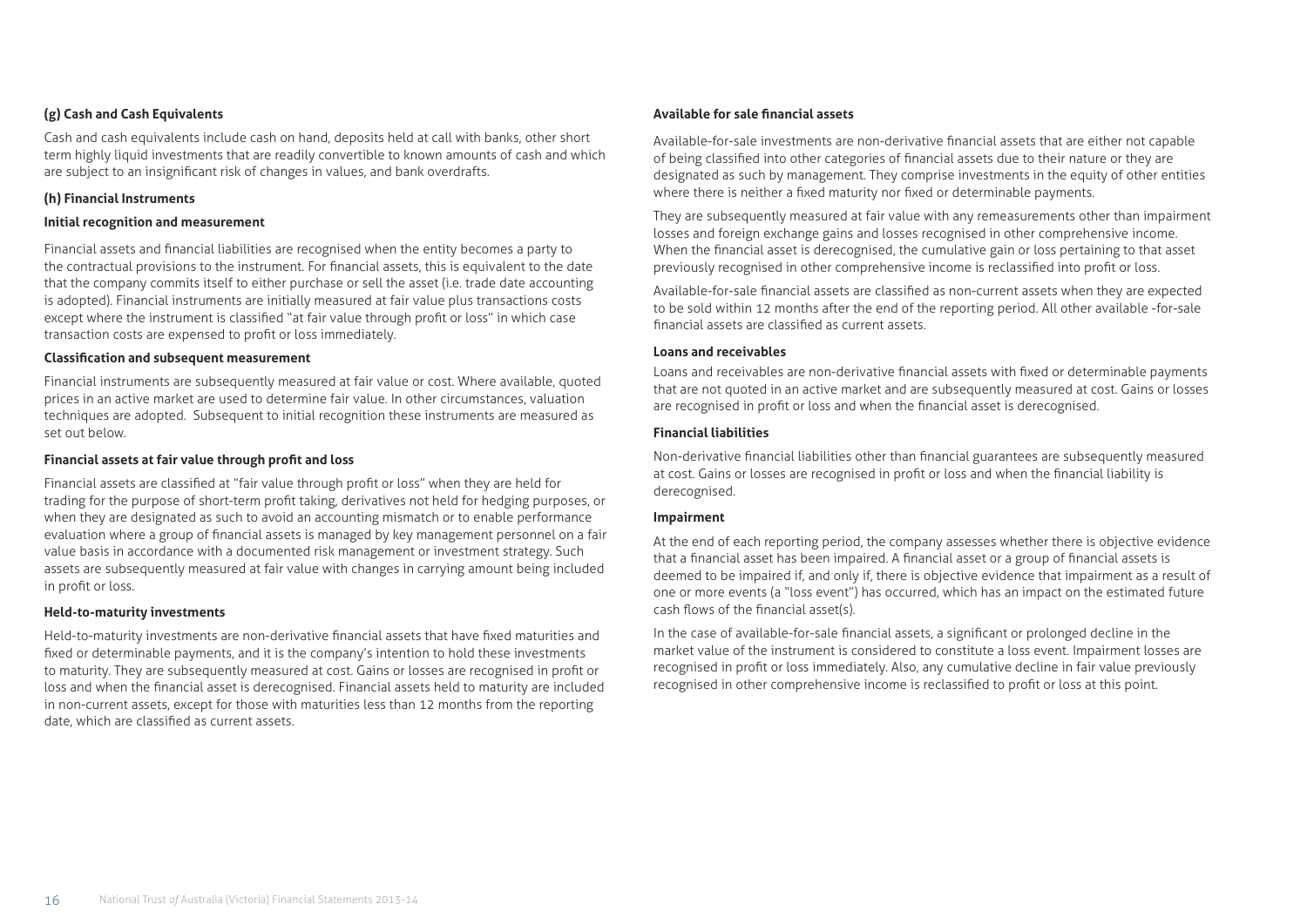#### **Derecognition**

Financial assets are derecognised when the contractual rights to receipt of cash flows expire or the asset is transferred to another party whereby the entity no longer has any significant continuing involvement in the risks and benefits associated with the asset. Financial liabilities are derecognised when the related obligations are discharged or cancelled, or have expired. The difference between the carrying amount of the financial liability, which is extinguished or transferred to another party, and the fair value of consideration paid, including the transfer of non-cash assets or liabilities assumed, is recognised in profit or loss.

#### **(i) Impairment of Assets**

At the end of each reporting period, the entity assesses whether there is any indication that an asset may be impaired. If such an indication exists, an impairment test is carried out on the asset by comparing the recoverable amount of the asset, being the higher of the asset's fair value less costs to sell and value in use, to the asset's carrying amount. Any excess of the asset's carrying amount over its recoverable amount is recognised immediately in profit or loss, unless the asset is carried at a revalued amount in accordance with another Standard (e.g. in accordance with the revaluation model in AASB 116). Any impairment loss of a revalued asset is treated as a revaluation decrease in accordance with that other Standard.

Where it is not possible to estimate the recoverable amount of an individual asset, the entity estimates the recoverable amount of the cash-generating unit to which the asset belongs.

#### **(j) Trade and Other receivables**

Trade receivables, which generally have 7-30 day terms, are recognised and carried at original invoice amount less an allowance for any uncollectible amounts.

An allowance for doubtful debts is made when there is objective evidence that the entity will not be able to collect the debts.

#### **(k) Inventories**

Retail inventories are measured at the lower of cost and net realisable value. Net realisable value is the estimated selling price in the ordinary course of business less selling expenses.

#### **(l) Biological Assets**

Biological assets are stated at fair value less estimated point-of-sale costs, with any resultant gain or loss recognised in the income statement. Point-of-sale costs include all costs that would be necessary to sell the assets, excluding costs necessary to get the assets to market.

#### **Livestock**

The fair value of livestock is based on the market price of livestock of similar age, breed and genetic merit.

#### **(m) Trade and Other Payables**

Trade payables and other payables are carried at amortised cost and represent liabilities for goods and services provided to the company prior to the end of the financial year that are unpaid and arise when the company becomes obliged to make future payments in respect of the purchase of these goods and services.

#### **(n) Employee Benefits**

#### **Short term obligations**

Liabilities for wages, salaries and annual leave that are expected to be settled within 12 months of the reporting date represent present obligations resulting from employees' services provided to reporting date. They are calculated at undiscounted amounts based on remuneration wage and salary rates that the company expects to pay as at reporting date including related on-costs, such as workers compensation insurance and payroll tax.

#### **Long-term service benefits**

The liability for long service leave and annual leave which is not expected to be wholly settled within twelve months after the end of the period in which the employees render the related service is recognised in the provision for employee benefits and is measured at the present value of expected future payments to be made in respect of services provided by employees up to the end of the reporting period. Consideration is given to expected future wage and salary levels, experience of employee departures and periods of service. Expected future payments are discounted using market yields at the end of the reporting period on national government bonds with terms to maturity and currency that match, as closely as possible, the estimated future cash outflows.

The obligations are presented as current liabilities in the Consolidated Statement of Financial Position if the company does not have an unconditional right to defer settlement for at least twelve months after the reporting date, regardless of when the actual settlement is expected to occur.

#### **Superannuation**

The amount charged to the Consolidated Statement of Comprehensive Income in respect of superannuation represents the contributions made by the company to superannuation funds.

#### **(o) Fair Value Measurement**

When an asset or liability, financial or non-financial, is measured at fair value for recognition or disclosure purposes, the fair value is based on the price that would be received to sell an asset or paid to transfer a liability in an orderly transaction between market participants at the measurement date; and assumes that the transaction will take place either: in the principle market; or in the absence of a principle market, in the most advantageous market.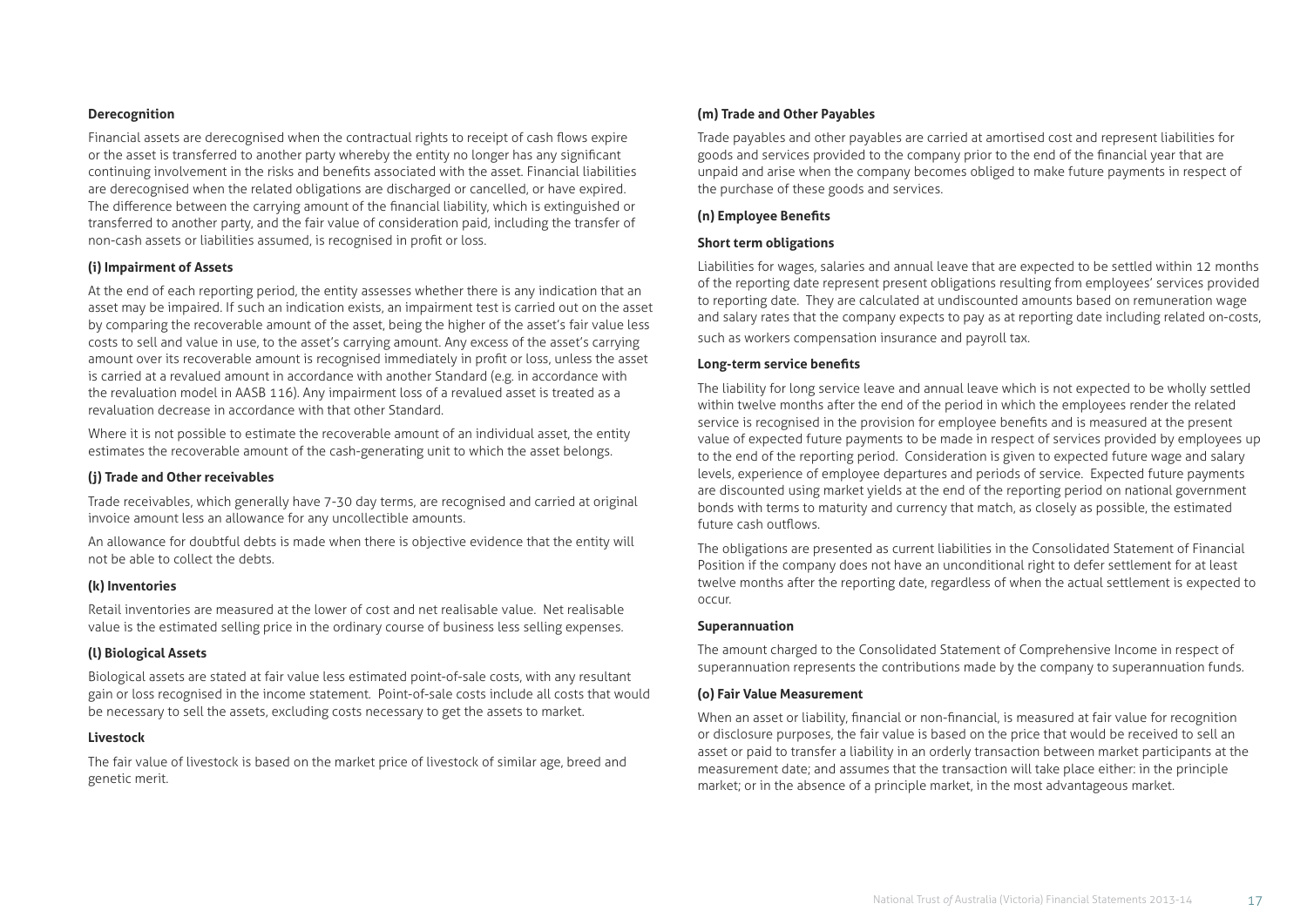Fair value is measured using the assumptions that market participants would use when pricing the asset or liability, assuming they act in their economic best interest. For non-financial assets, the fair value measurement is based on its highest and best use. Valuation techniques that are appropriate in the circumstances and for which sufficient data are available to measure fair value, are used, maximising the use of relevant observable inputs and minimising the use of unobservable inputs.

#### **(p) Provisions**

Provisions are recognised when the entity has a legal or constructive obligation, as a result of past events, for which it is probable that an outflow of economic benefits will result and that outflow can be reliably measured. Provisions recognised represent the best estimate of the amounts required to settle the obligation at the end of the reporting period.

#### **(q) Income Tax**

The company is an income tax exempt charity under subdivision 50-5 of the Income Tax Assessment Act 1997 and is listed as being a deductible gift recipient under subdivision 30B of the Income Tax Assessment Act 1997.

#### **(r) Revenue**

Revenue is recognised to the extent that it is probable that the economic benefits will flow to the company and the revenue can be reliably measured. The following specific recognition criteria must also be met before revenue is recognised.

#### **Sale of Goods**

Revenue is recognised when the significant risks and rewards of ownership of the goods have passed to the buyer and the costs incurred or to be incurred in respect of the transaction can be measured reliably. Risks and rewards of ownership are considered passed to the buyer at the time of delivery of goods to the customer.

#### **Rendering of Services**

Revenue from rendering of services is recognised upon delivery of the service to the customer.

#### **Grant revenue**

Grant revenue is recognised when the company controls the funds and where there is no return obligation. This is normally when the cash is received.

#### **Interest Income**

Interest revenue is recognised on a proportional basis taking into account the interest rates applicable to the financial assets.

#### **Rental income**

Residential rental income is recognised on receipt of the funds from the property manager. Non-residential rental income is recognised on a straight line basis over the term of the lease.

#### **Donation Income**

Donations are recognised on receipt.

#### **Dividend Income**

Dividend income is recognised when the right to receive a dividend has been established.

All revenue is stated net of the amount of goods and services tax (GST).

### **(s) Goods and Services Tax (GST)**

Revenues, expenses and assets are recognised net of the amount of GST, except where the amount of GST incurred is not recoverable from the Australian Taxation Office (ATO). Receivables and payables are stated inclusive of the amount of GST receivable or payable. The net amount of GST recoverable from, or payable to, the ATO is included with other receivables or payables in the statement of financial position.

Cash flows are presented on a gross basis. The GST components of cash flows arising from investing or financing activities which are recoverable from, or payable to, the ATO are presented as operating cash flows included in receipts from customers or payments to suppliers.

#### **(t) Leases**

Leases of fixed assets, where substantially all the risks and benefits incidental to the ownership of the asset (but not the legal ownership) are transferred to the entity, are classified as finance leases.

Finance leases are capitalised, recognising an asset and a liability equal to the present value of the minimum lease payments, including any guaranteed residual values.

Leased assets are depreciated on a straight-line basis over their estimated useful lives where it is likely that the entity will obtain ownership of the asset. Lease payments are allocated between the reduction of the lease liability and the lease interest expense for the period.

Lease payments for operating leases, where substantially all the risks and benefits remain with the lessor, are recognised as expenses on a straight-line basis over the lease term.

Lease incentives under operating leases are recognised as a liability and amortised on a straight-line basis over the life of the lease term.

#### **(u) Appeal Funds**

Appeal funds are brought to account when received as Other Financial Assets (Tied Funds) and a liability recognised for the related costs for which the funds will be used.

### **(v) Comparative Figures**

Where required by Accounting Standards, comparative figures have been adjusted to conform with changes in presentation for the current financial year.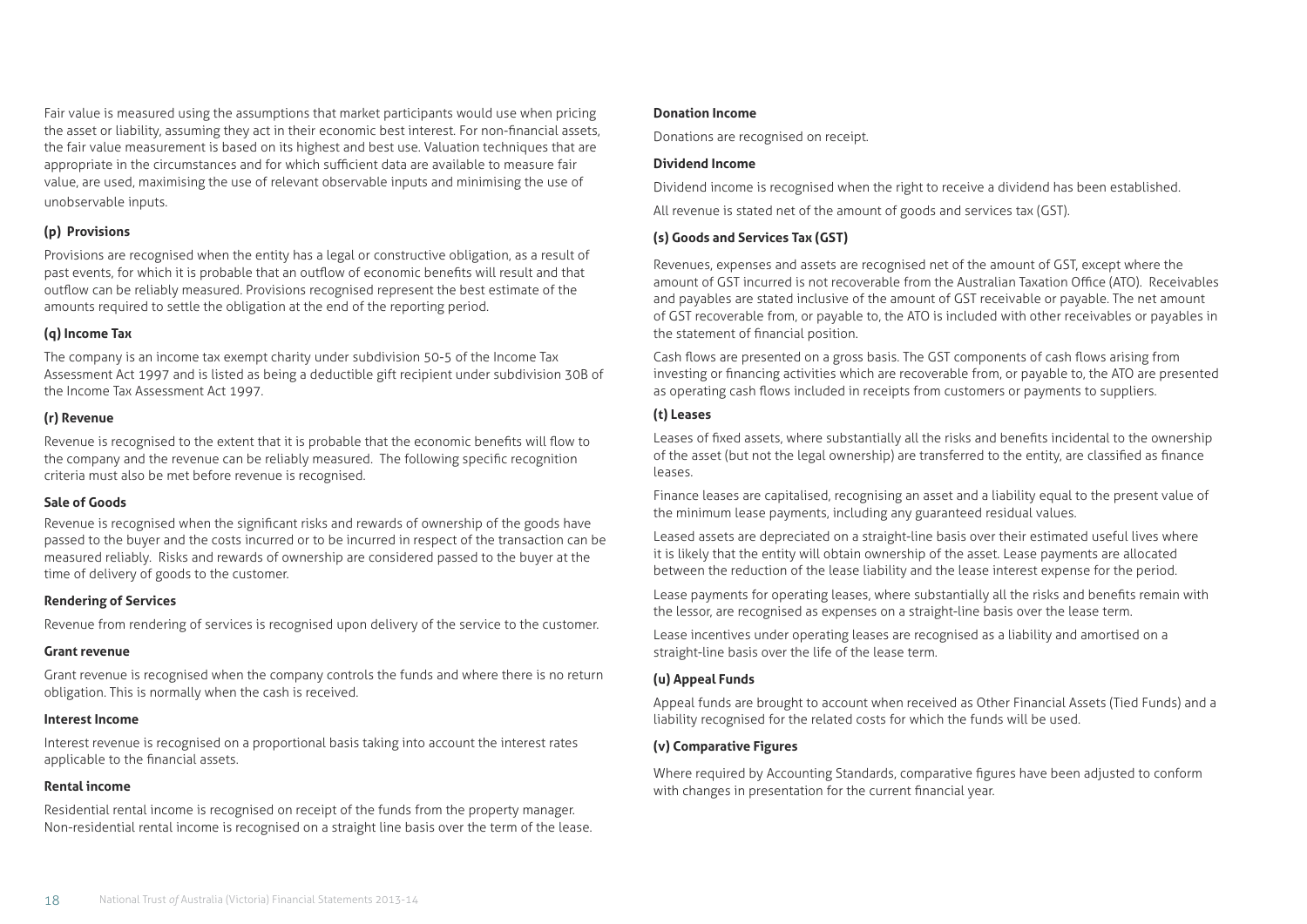#### **(w) New and Revised Accounting Standards and Interpretations**

Early adoption of Accounting Standards / Interpretations at the date of this financial report, AASB 9, 2009-11, 2010-7, AASB 10, AASB 12, 2011-7, 2012-3, 2013-3, 2013-6, 2013-8, 2013- 9A, 2013-9B, AASB 1031, AASB 1048 and AASB CF 2013-1 which may impact the entity in the period of initial application, have been issued but are not yet effective. These new Standards and Interpretations have not been applied in the presentation of this financial report. Other than changes to disclosure formats, it is not expected that the initial application of these Standards and Interpretations in the future will have any impact.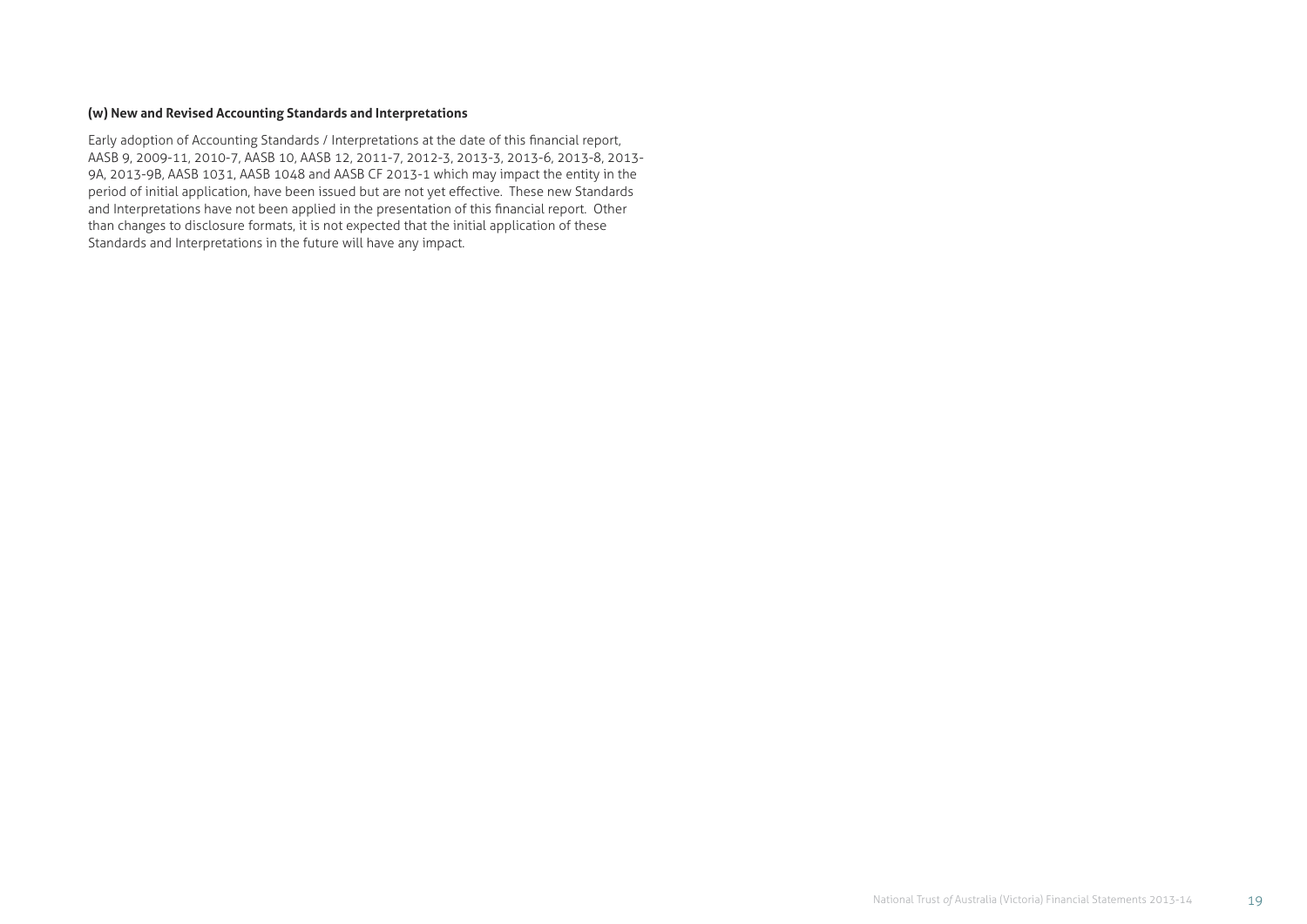## 2 Parent Information

The following information has been extracted from the books and records of the parent and has been prepared in accordance with Accounting Standards.

| <b>Statement of Financial Position</b> | 2014      | 2013                  |
|----------------------------------------|-----------|-----------------------|
| <b>Assets</b>                          |           |                       |
| Current assets                         | 4,955,037 | 4.022.753             |
| Non-current assets                     |           | 86,650,056 86,665,014 |
| <b>Total Assets</b>                    |           | 91,605,093 90,687,767 |

#### **Liabilities**

| <b>Total Liabilities</b> | 4,845,480 | 3.961.216 |
|--------------------------|-----------|-----------|
| Non-current liabilities  | 59.425    | 63.576    |
| Current liabilities      | 4.786.055 | 3.897.640 |

#### **Equity**

| <b>Total Equity</b>       | 86.759.613 | 86,726,552 |
|---------------------------|------------|------------|
| Endowment funds           | 1,035,241  | 731,886    |
| Special projects reserve  | 731,367    | 7,121,659  |
| Asset revaluation reserve | 74.204.999 | 74,942,684 |
| Fair value reserve        | 89.647     | 24.953     |
| General fund              | 10,698,360 | 3,905,370  |
|                           |            |            |

#### **Statement of Comprehensive Income**

| Profit /(Loss) for the year | 706,052 (529,915)  |
|-----------------------------|--------------------|
| Total comprehensive income  | 770,746 74,526,603 |

| 3 | Revenue                                                  | 2014      | 2013      |
|---|----------------------------------------------------------|-----------|-----------|
|   | <b>Revenue from services</b>                             | \$        | \$        |
|   | Conservation                                             | 259,641   | 112,635   |
|   | Membership and Trust News                                | 702,480   | 622,877   |
|   | Development/fundraising                                  | 106,562   | 145,430   |
|   | Properties                                               | 4,727,392 | 3,814,382 |
|   |                                                          | 5,796,075 | 4,695,324 |
| 4 | <b>Expenses</b>                                          | 2013      | 2012      |
|   | Profit /(Loss) includes the following specific expenses: | \$        | Ş         |
|   | Depreciation of non current assets                       | 262,227   | 355,345   |
|   | Superannuation expense                                   | 328,722   | 300,364   |
|   | Employee benefits                                        | 3,669,948 | 3,569,934 |
|   | Finance costs                                            | 73,051    | 59,751    |
| 5 | <b>Cash Assets</b>                                       | 2013      | 2012      |
|   |                                                          | \$        | \$        |
|   | <b>Bank balances</b>                                     | 708,395   | 1,003,691 |
|   | Deposits at call                                         | 200,000   | 200,000   |
|   |                                                          | 908,395   | 1,203,691 |
|   |                                                          |           |           |

Cash at the end of the financial year as shown in the statement of cash flows is reconciled to items in the balance sheet as follows:

| Cash and cash equivalents | 908,395 1,203,691 |
|---------------------------|-------------------|
|                           |                   |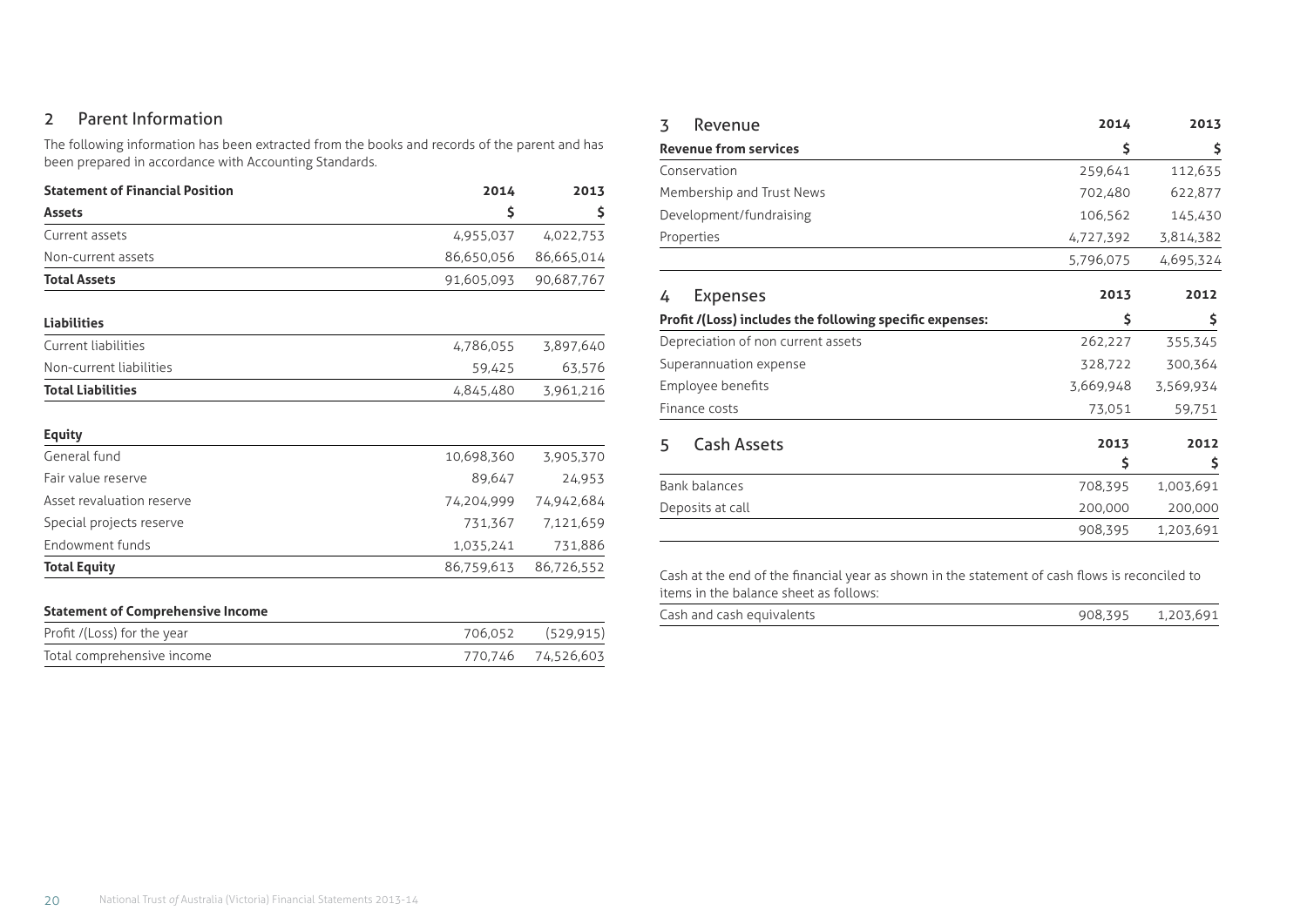| 6       | <b>Receivables</b>                      | 2014       | 2013       |
|---------|-----------------------------------------|------------|------------|
| Current |                                         | Ş          | \$         |
|         | Trade receivables                       | 411,303    | 311,392    |
|         | Other receivables                       | 482,849    | 513,300    |
|         | Provision for impairment of receivables | (313, 313) | (313, 313) |
|         |                                         | 580,839    | 511,379    |
|         | Inventories                             | 2014       | 2013       |
|         | Current                                 | \$         | \$         |
|         | Retail stock at cost                    | 264,925    | (29, 915)  |
|         | Provision for stock obsolescence        | (29, 915)  | 254,120    |
|         |                                         | 235,010    | 224,205    |
| 8       | Livestock and crops                     | 2014       | 2013       |
|         |                                         | \$         | \$         |
|         | <b>Gulf Station:</b>                    |            |            |
|         | Animals - at fair value                 | 15,000     | 15,000     |
|         |                                         | 15,000     | 15,000     |

Livestock comprises 4 Clydesdale horses at Gulf Station.

| 9 Other Financial Assets | 2014 | 2013                |
|--------------------------|------|---------------------|
| Current                  |      |                     |
| Cash equivalents (ii)    |      | 2,474,781 1,932,520 |
|                          |      | 2,474,781 1,932,520 |

#### **Non current**

| Available for sale financial assets | 943,451 | 638,581 |
|-------------------------------------|---------|---------|
|                                     | 943,451 | 638,581 |

## (i) Tied Investments

The company has quarantined other financial assets to support commitments from Tied Endowments and External Appeals and for use in respect of other projects.

The details of these tied investments and associated liabilities are shown below:

|                                       | 2014<br>S | 2013      |
|---------------------------------------|-----------|-----------|
|                                       |           |           |
| Tied Investments                      | 3,399,276 | 2,533,870 |
| The associated obligations relate to: |           |           |
| External appeals                      | 2,364,035 | 1,801,984 |
| Tied endowments                       | 1,035,241 | 731,886   |

## (ii) Cash equivalents

Cash equivalents being primarily Appeal Funds have been classified as Other Financial Assets because the funds can only be used for the specific purpose for which they were received.

3,399,276 2,533,870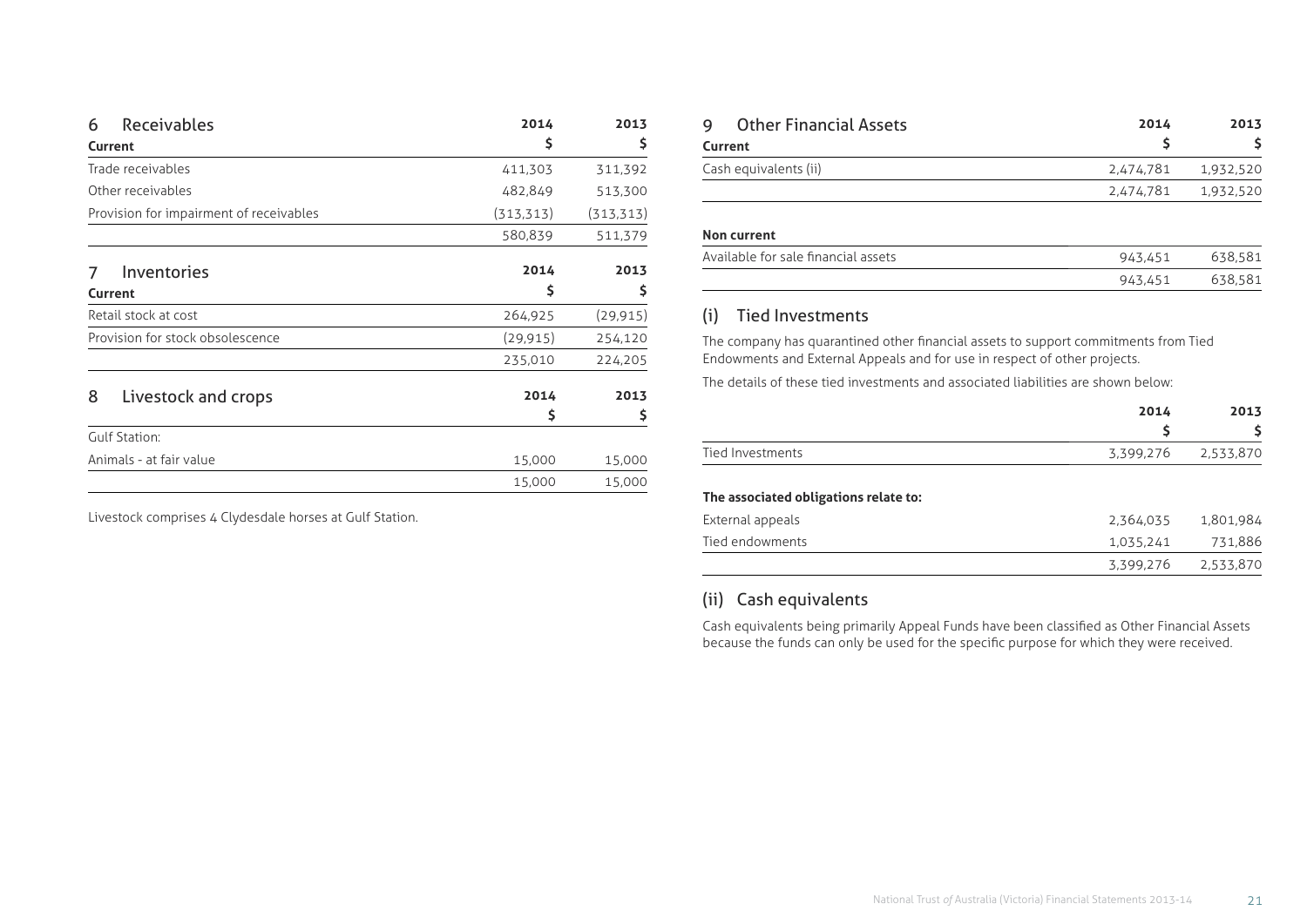| <b>Other Assets</b><br>10                   | 2014       | 2013       |
|---------------------------------------------|------------|------------|
| Current                                     | S          | S          |
| Prepayments                                 | 369,861    | 332,717    |
|                                             | 369,861    | 332,717    |
| Assets held for sale<br>11                  | 2014       | 2013       |
|                                             | \$         | \$         |
| Balance at the beginning of year            |            |            |
| Transfers from Heritage and cultural assets | 650,000    |            |
| Carrying amount at the end of year          | 650,000    |            |
| <b>Property Plant and Equipment</b><br>12   |            |            |
| <b>LAND AND BUILDINGS</b>                   | 2014       | 2013       |
| <b>Freehold land</b>                        | \$         | \$         |
| At cost                                     |            |            |
| <b>Buildings</b>                            |            |            |
| At cost                                     | 294,813    | 294,813    |
| Less accumulated depreciation               | (114, 854) | (107,484)  |
| Total buildings                             | 179,959    | 187,329    |
| Total land and buildings                    | 179,959    | 187,329    |
| Heritage and cultural assets                |            |            |
| At independent valuation - 2013             | 81,448,700 | 82,164,700 |
| Provision for impairment                    | (737, 685) |            |
| At cost - 2014                              | 956,975    |            |
|                                             | 81,667,990 | 82,164,700 |
| <b>Projects in progress</b>                 |            |            |
| At cost                                     | 266,783    |            |
| Less accumulated depreciation               |            |            |
| Total projects in progress                  | 266,783    |            |

| At cost                                                    | 3,275,991  | 3,275,991  |
|------------------------------------------------------------|------------|------------|
| Less accumulated depreciation                              | (409,900)  | (284, 229) |
| Total leasehold improvements - buildings and related works | 2,866,091  | 2,991,762  |
| Plant & equipment                                          |            |            |
| At cost                                                    | 1,046,922  | 1,026,137  |
| Less accumulated depreciation                              | (911, 545) | (842,730)  |
| Total plant & equipment                                    | 135,377    | 183,407    |
|                                                            | 2014       | 2013       |
| <b>Furniture and fittings</b>                              | \$         | Ş          |
| At cost                                                    | 696,869    | 593,351    |
| Less accumulated depreciation                              | (192, 112) | (159, 395) |
| Total furniture and fittings                               | 504,757    | 433,956    |
| <b>Computer software</b>                                   |            |            |
| At cost                                                    | 149,699    | 133,300    |
| Less accumulated depreciation                              | (125, 520) | (107, 920) |
| Total computer software                                    | 24,179     | 25,380     |
| <b>Motor vehicles</b>                                      |            |            |
| At cost                                                    | 343,894    | 312,270    |
| Less accumulated depreciation                              | (282, 425) | (272, 371) |
| Total motor vehicles                                       | 61,469     | 39,899     |
| Total property, plant and equipment                        | 85,706,605 | 86,026,433 |

## **Leasehold improvements - Buildings and related works**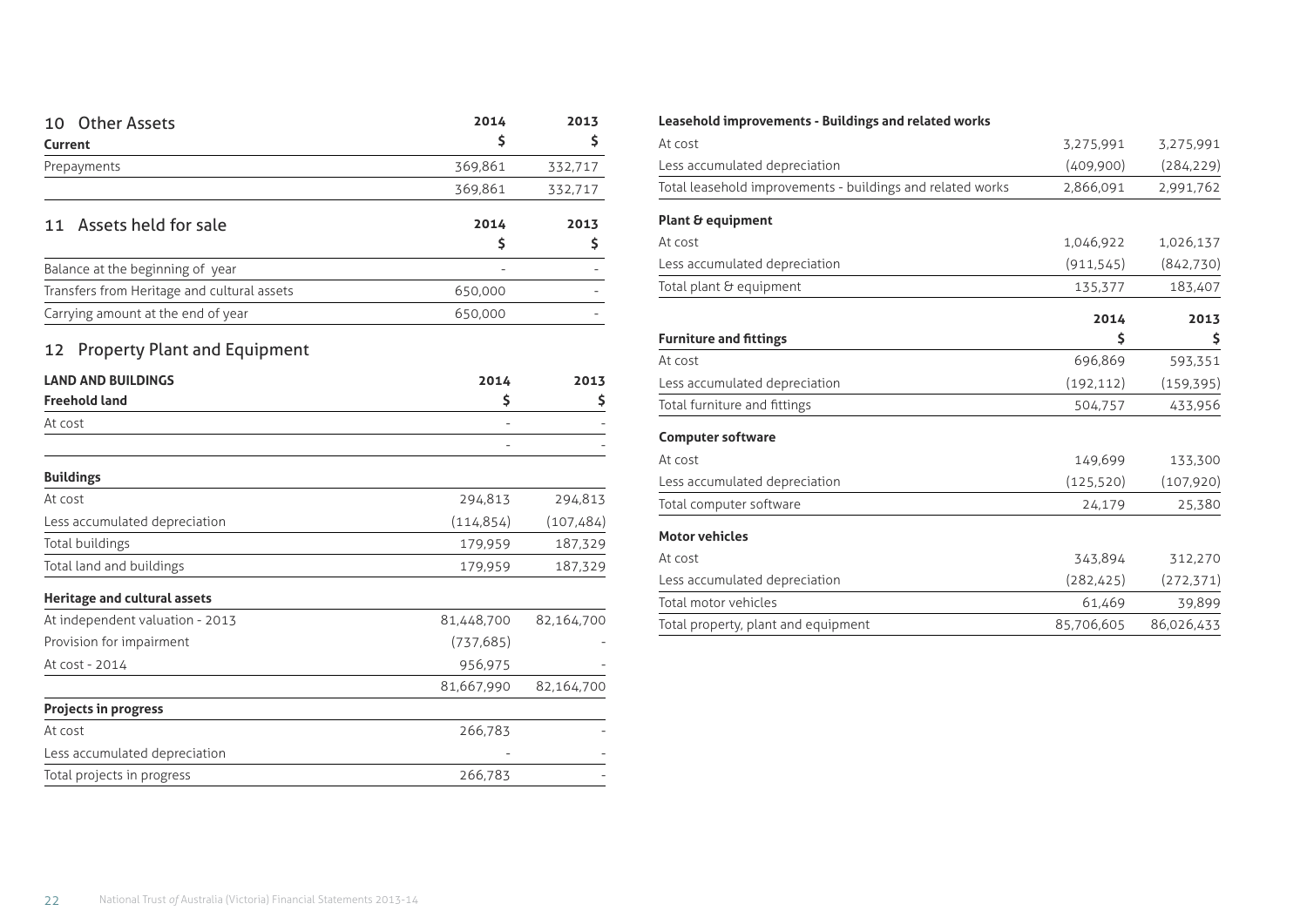|                                           | 2014       | 2013        |
|-------------------------------------------|------------|-------------|
| <b>Movements in Carrying Amounts</b>      | \$         | \$          |
| <b>Freehold land</b>                      |            |             |
| Balance at the beginning of year          |            | 2,467,067   |
| Additions                                 |            |             |
| Transfers to Heritage and Cultural assets |            | (2,467,067) |
| Carrying amount at the end of year        |            |             |
| <b>Buildings</b>                          |            |             |
| Balance at the beginning of year          | 187,329    | 3,723,866   |
| Additions                                 |            |             |
| Transfers to Heritage and Cultural assets |            | (3,918,724) |
| Transfers from Projects in Progress       |            | 475,689     |
| Depreciation expense                      | (7, 370)   | (93, 502)   |
| Carrying amount at the end of year        | 179,959    | 187,329     |
| Heritage and cultural assets              |            |             |
| Balance at beginning of the year          | 82,164,700 |             |
| Additions                                 | 1,136      | 74,942,684  |
| Disposals                                 | (66,000)   |             |
| Transfers from Freehold land              |            | 2,467,067   |
| Transfers from Buildings                  |            | 3,918,724   |
| Transfers from Projects in Progress       | 955,838    | 836,225     |
| Transfers to Assets held for sale         | (650,000)  |             |
| Revaluation loss                          | (737, 685) |             |
| Carrying amount at the end of the year    | 81,667,990 | 82,164,700  |
| <b>Projects in progress</b>               |            |             |
| Balance at the beginning of year          |            | 545,030     |
| Additions                                 | 1,222,621  | 1,124,821   |
| Transfers to Buildings                    |            | (475, 689)  |
| Transfers to Leasehold improvements       |            | (357, 936)  |
| Transfers to Heritage and cultural assets | (955, 838) | (836, 226)  |
| Carrying amount at the end of year        | 266,783    |             |

|                                                      | 2014       | 2013      |
|------------------------------------------------------|------------|-----------|
|                                                      |            | Ş         |
| Leasehold improvements - Buildings and related works |            |           |
| Balance at the beginning of year                     | 2,991,762  | 2,764,865 |
| Additions                                            |            |           |
| Transfers from Projects in progress                  |            | 357,936   |
| Depreciation expense                                 | (125, 671) | (131,039) |
| Carrying amount at the end of year                   | 2,866,091  | 2,991,762 |
| <b>Plant and equipment</b>                           |            |           |
| Balance at the beginning of year                     | 183,407    | 173,262   |
| Additions                                            | 20,785     | 84,554    |
| Disposals                                            |            |           |
| Depreciation expense                                 | (68, 815)  | (74, 409) |
| Carrying amount at the end of year                   | 135,377    | 183,407   |
| <b>Furniture and fittings</b>                        |            |           |
| Balance at the beginning of year                     | 433,956    | 449,955   |
| Additions                                            | 103,517    | 14,187    |
| Depreciation expense                                 | (32, 716)  | (30, 186) |
| Carrying amount at the end of year                   | 504,757    | 433,956   |
| <b>Computer software</b>                             |            |           |
| Balance at the beginning of year                     | 25,380     | 25,740    |
| Additions                                            | 16,400     | 15,813    |
| Depreciation expense                                 | (17,601)   | (16, 173) |
| Carrying amount at the end of year                   | 24,179     | 25,380    |
| <b>Motor vehicles</b>                                |            |           |
| Balance at the beginning of year                     | 39,899     | 49,936    |
| Additions                                            | 31,624     |           |
| Disposals                                            |            |           |
| Depreciation expense                                 | (10,054)   | (10,037)  |
| Carrying amount at the end of year                   | 61,469     | 39,899    |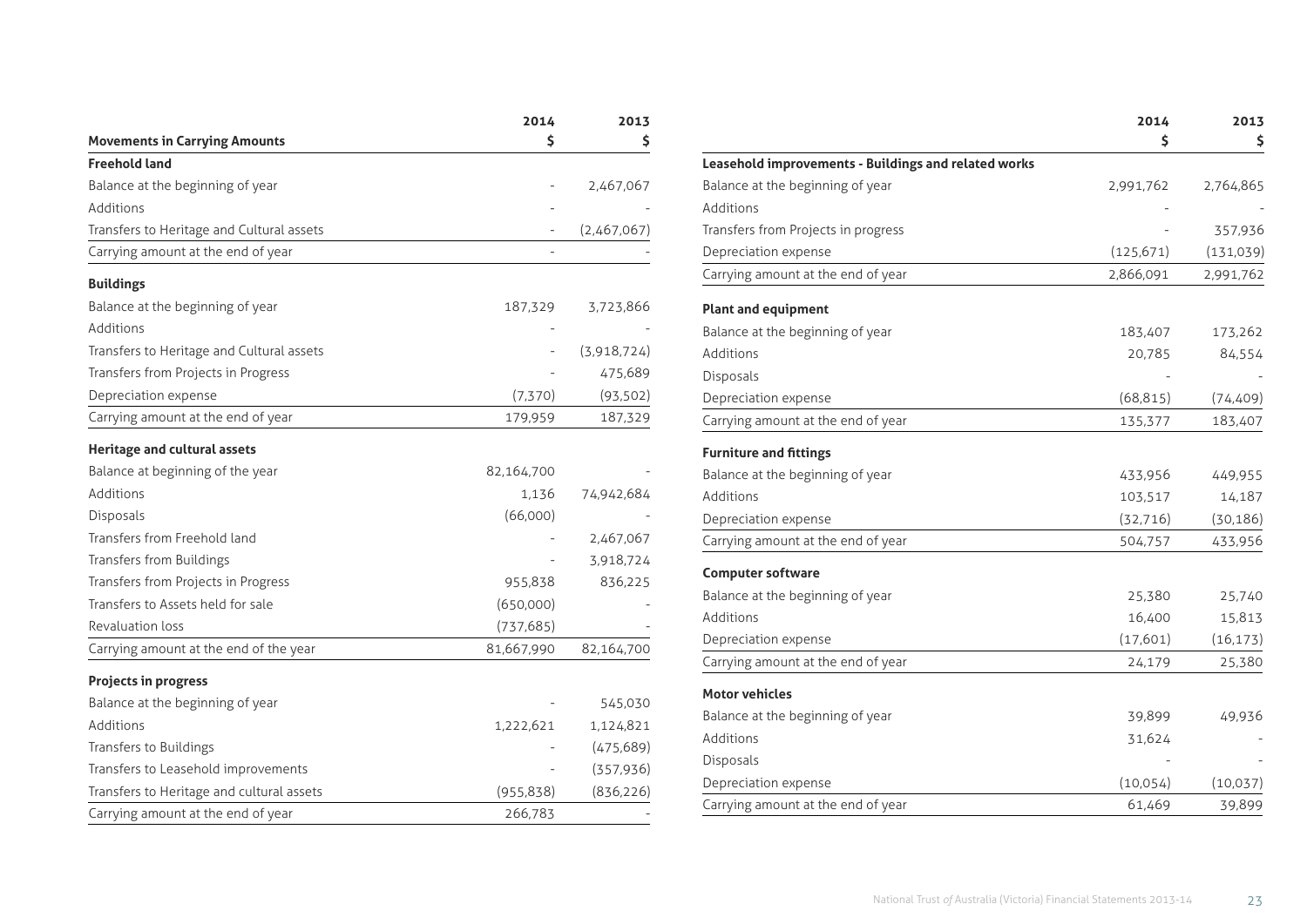As stated in the accounting policy in note 1 (d) to the financial report, heritage and cultural assets are only recognised as assets of the group where all of the criteria determined by the directors have been met. Material heritage and cultural assets associated with the National Trust of Australia (Victoria) ("NTAV") that are note included as assets at the date of this financial report are as follows:

- Como House and Garden owned by separate trust, NTAV is a trustee of the trust;
- Old Melbourne Gaol Crown land and commercial lease;
- Polly Woodside Dock Site Crown lease;
- Tasma Terrace Crown land;
- Glenfern Historical House & Garden Testamentary trust, NTAV not capital beneficiary;
- La Trobe's Cottage Crown land;
- Blackwood Cottage Crown land;
- Heidelberg Police Residence Crown land; and
- Port Fairy Powder Magazine Crown land.

| 13 Trade and other payables | 2014<br>2013 |         |
|-----------------------------|--------------|---------|
|                             |              |         |
| Accounts Payable            | 410,005      | 175,792 |
| Other payables and accruals | 595,536      | 681,967 |
| Prepaid Revenue             | 356,519      | 137,530 |
|                             | 1,362,060    | 995.289 |

## 14 Borrowings **2014 \$ 2013 \$ Current** Loan Liability Insurance 291,333 325,638 291,333 325,638 **Financing Arrangements** Unrestricted access was available at balance date to the following lines of credit: **Credit standby arrangements - overdrafts** Total facilities Bank loans, bills and overdrafts 600,000 500,000 500,000 500,000 500,000 500,000 500,000 500,000 500,000 500,000 500,000 500,000 500,000 500,000 500,000 500,000 500,000 500,000 500,000 500,000 500,000 500,000 500,000 500,0 Used at balance date Bank loans, bills and overdrafts Unused at balance date

Bank loans, bills and overdrafts 500,000 500,000

## 15 Employee Benefits

| Current                      |         |         |
|------------------------------|---------|---------|
| Annual leave provision       | 311,969 | 326,311 |
| Long service leave provision | 111,671 | 97,830  |
|                              | 423,640 | 424,141 |
| <b>Non Current</b>           |         |         |
| Long service leave provision | 59,425  | 63,576  |
|                              | 59,425  | 63,576  |

### 16 External Appeals

| Current            |                          |           |
|--------------------|--------------------------|-----------|
| External appeals   | 2,364,035                | 1,801,984 |
|                    | 2,364,035                | 1,801,984 |
| <b>Non Current</b> |                          |           |
| External appeals   | $\overline{\phantom{0}}$ |           |
|                    | $\overline{\phantom{0}}$ |           |

External appeals relate to monies held by the company on behalf of the entities who raised the money.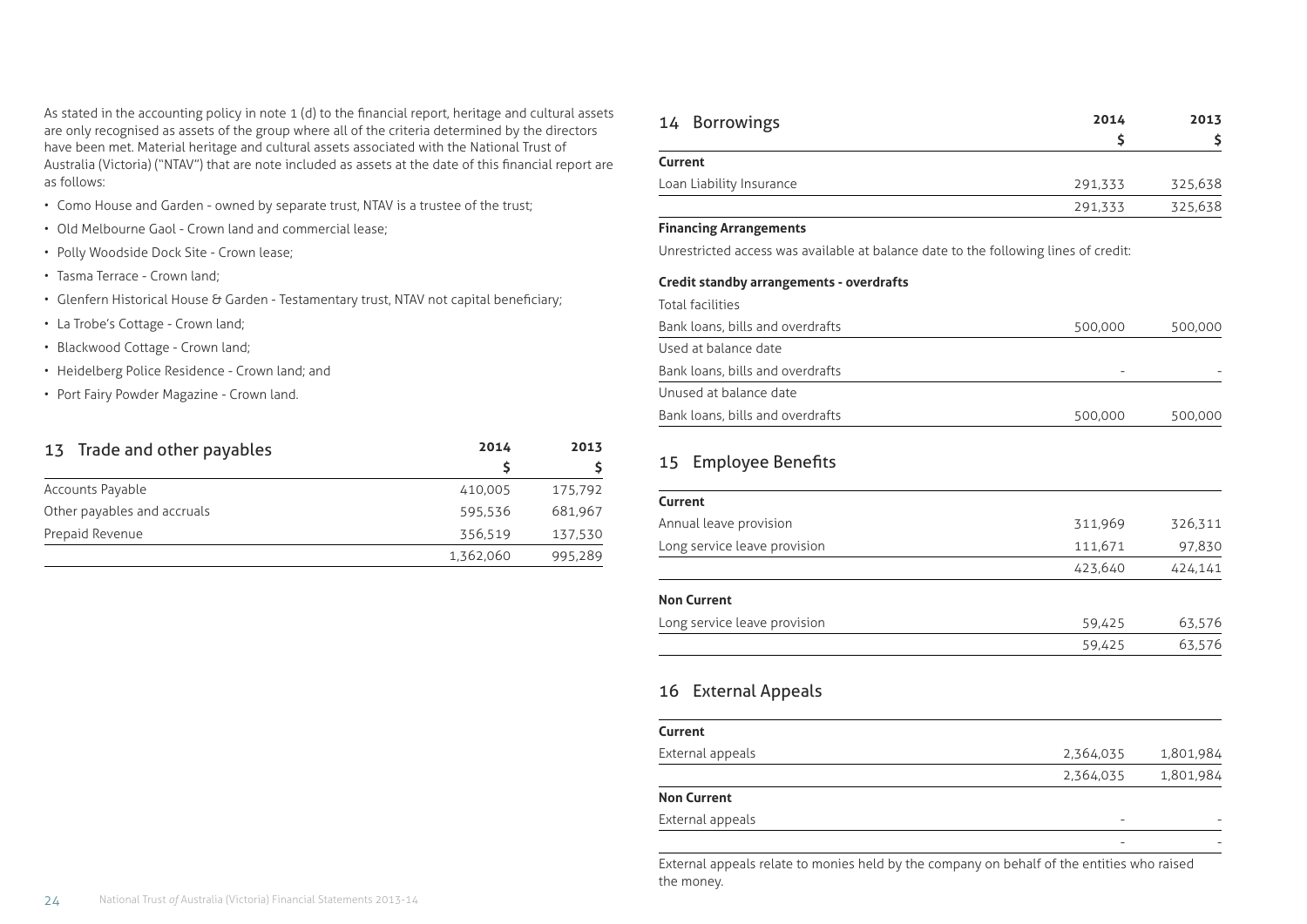| 17 General Fund                            | 2014       | 2013       |
|--------------------------------------------|------------|------------|
| Movements in General Fund were as follows: |            |            |
| Balance at 1 July                          | 3,905,370  | 4,677,890  |
| Net profit / (loss) for the year           | 788.143    | (347.966)  |
| Transfer from / (to) reserves              | 6,004,847  | (424, 554) |
| Balance at 30 June                         | 10,698,360 | 3,905,370  |

#### *General Funds*

This is the equity of the company remaining after providing for the general administration of the company, including the servicing of members, publicity and maintenance of premises used for administrative purposes. From time to time, transfers may occur between the general reserve and other reserves.

## 18 Reserves

| Fair value reserve                                        | 89,647     | 24,953     |
|-----------------------------------------------------------|------------|------------|
| Asset revaluation reserve                                 | 74,204,999 | 74,942,684 |
| Special projects reserve                                  | 731,367    | 7,121,659  |
| Endowment fund                                            | 1,035,241  | 731,886    |
| Foundation fund                                           | 278,849    | 196,758    |
| As at 30 June                                             | 76,340,103 | 83,017,940 |
| Fair Value Reserve                                        |            |            |
| At 1 July                                                 | 24,953     | (88, 884)  |
| Net unrealised gain / (loss) on available-for-sale assets | 64,694     | 113,837    |
| Transfer to General Fund                                  |            |            |
| As at 30 June                                             | 89,647     | 24,953     |
| Asset revaluation reserve                                 |            |            |
| At 1 July                                                 | 74,942,684 |            |
| Revaluation gain on heritage and cultural assets          |            | 74,942,684 |
| Revaluation loss on heritage and cultural assets          | (737, 685) |            |
| As at 30 June                                             | 74,204,999 | 74,942,684 |
|                                                           |            |            |

|                            | 2014        | 2013<br>\$ |
|----------------------------|-------------|------------|
|                            | Ş           |            |
| Special projects reserve   |             |            |
| At 1 July                  | 7,121,659   | 6,535,596  |
| Transfer from General Fund | (6,390,292) | 586,063    |
| As at 30 June              | 731,367     | 7,121,659  |
| <b>Endowment Funds</b>     |             |            |
| At 1 July                  | 731,886     | 1,075,346  |
| Transfer to General Fund   | 303,355     | (343, 460) |
| As at 30 June              | 1,035,241   | 731,886    |
| <b>Foundation Funds</b>    |             |            |
| At 1 July                  | 196,758     | 14,809     |
| Transfer from General Fund | 82,091      | 181,949    |
| As at 30 June              | 278,849     | 196,758    |

## Nature and purpose of reserves

#### *Fair value reserve*

This reserve records fair value changes on available-for-sale investments prior to the disposal of the investment. When an available for sale asset is sold the balance of the reserve in relation to that asset is transferred to general reserve.

#### *Asset revaluation reserve*

This reserve records changes in the carrying amount arising on revaluation of property, plant and equipment.

#### *Special Projects Reserve*

This comprises money provided or bequeathed to the company for use in accordance with the wishes of the donor or requirements of the provider and includes monies received in advance in respect of special projects.

#### *Endowment Funds*

Endowments are specific funds that have been vested in the company on condition that the capital can only be spent under specified conditions. These funds are used only for the purposes of the upkeep and improvement of the properties and chattels to which they relate.

#### *Foundation Funds*

The National Trust of Victoria Foundation Ltd was established to act as trustee of the National Trust of Victoria Foundation, a public ancillary fund established to provide money, property and benefits to the NT (Victoria) House Museums and Historic Sites Group. Funds received are held for this purpose.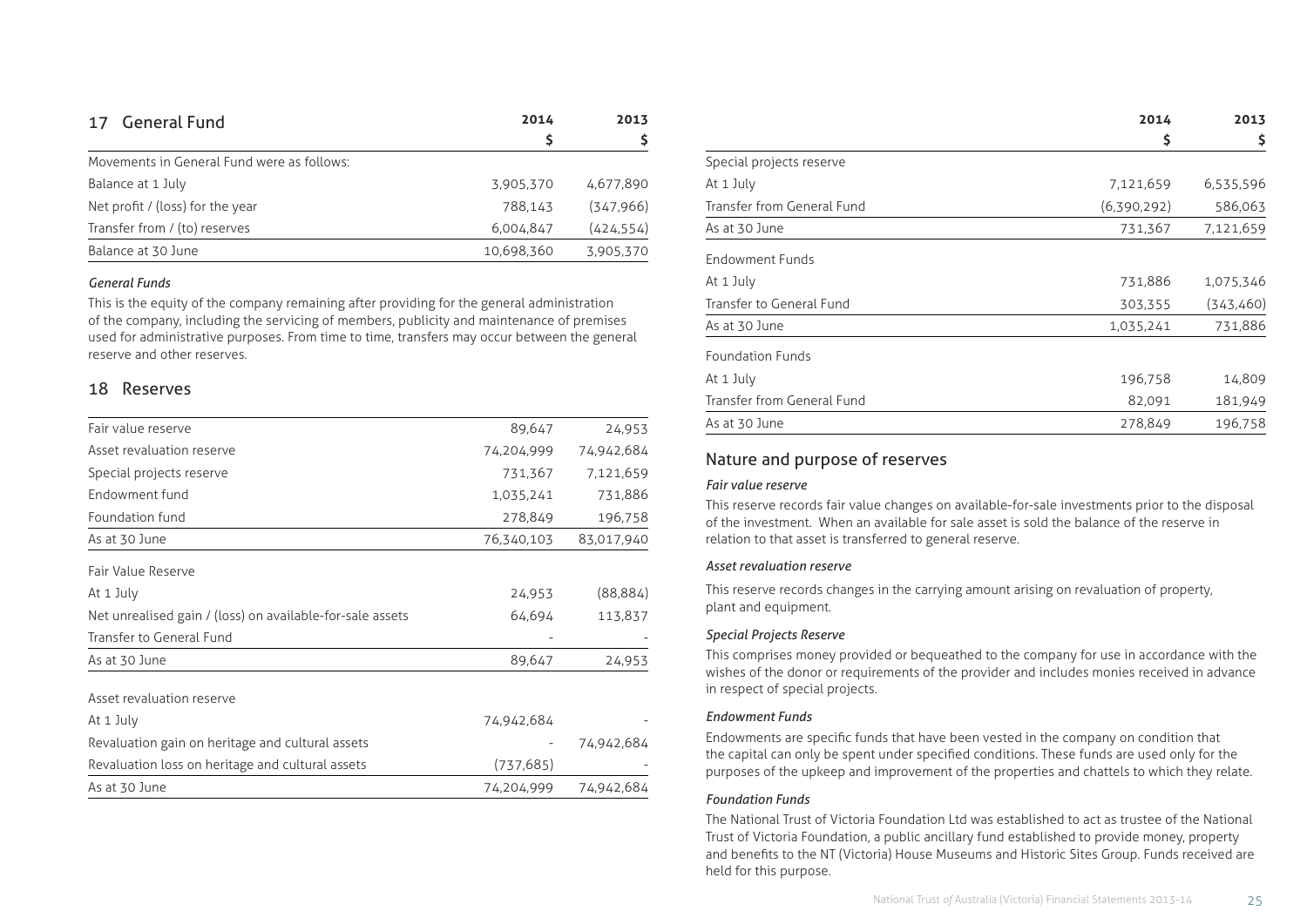| 19 Auditor's Remuneration       | 2014   | 2013   |
|---------------------------------|--------|--------|
|                                 |        |        |
| Remuneration of the auditor     |        |        |
| - Auditing the financial report | 35.000 | 35,000 |
| - Other services                | 9.562  | 13,200 |

## 20 Cash Flow Information

#### **Reconciliation of Cash Flow from Operations with Profit from Ordinary Activities**

| Net income/(loss) for the period           | 788,143   | (347,966)  |
|--------------------------------------------|-----------|------------|
|                                            |           |            |
| Adjustments for:                           |           |            |
| Non cash flows from ordinary activities:   |           |            |
| Depreciation                               | 262,227   | 355,345    |
| Donations and bequests                     |           |            |
| Changes in assets and liabilities:         |           |            |
| (Increase)/decrease in trade receivables   | (69, 459) | (102, 479) |
| (Increase)/decrease in prepayments         | (37, 144) | (21, 560)  |
| (Increase)/decrease in livestock and crops |           | 564,345    |
| (Increase)/decrease in inventories         | (10, 806) | (1,430)    |
| Increase/(decrease) in payables            | 366,771   | 224,821    |
| Increase/(decrease) in external appeals    | 562,051   | (496, 891) |
| Increase/(decrease) in prepaid memberships | (5,601)   | 52,340     |
| Increase/(decrease) in employee provisions | (4, 653)  | 36,536     |
| Net cash from operating activities         | 1,851,529 | 263,061    |

## 21 Controlled Entities

#### **Controlled Entities Consolidated**

| Subsidiaries of National Trust of Australia (Victoria): |      |      |
|---------------------------------------------------------|------|------|
| National Trust Foundation                               | 100% | 100% |

## 22 Financial Risk Management

The company's financial instruments consist mainly of deposits with banks, local money market instruments, short-term investments, and accounts receivable and payable.

The carrying amounts for each category of financial instruments, measured in accordance with AASB 139 as detailed in the accounting policies to these financial statements, are as follows:

|                                           | 2014      | 2013      |
|-------------------------------------------|-----------|-----------|
| <b>Financial assets</b>                   | \$        | Ş         |
| Cash and cash equivalents                 | 908,395   | 1,203,691 |
| Trade and other receivables               | 580,839   | 511,379   |
| Other financial assets:                   |           |           |
| - Cash equivalents                        | 2,474,781 | 1,932,520 |
| - Available for sale financial assets (i) | 943,451   | 638,581   |
| Total financial assets                    | 4,907,466 | 4,286,171 |
| Financial liabilities                     |           |           |
| Trade and other payables                  | 1,362,060 | 1,321,600 |
| Borrowings                                | 291,333   | 325,638   |
| Other - External appeals                  | 2,364,035 | 1,801,984 |
| Total financial liabilities               | 4,017,428 | 3,449,222 |
|                                           |           |           |

(i) Gains and losses recognised in other comprehensive income in respect of available-for-sale financial assets:

| Net fair value gain/(loss) on remeasurement              | 64.694 | 113,837 |
|----------------------------------------------------------|--------|---------|
| Total gains and losses recognised in other comprehensive | 64.694 | 113,837 |
| income                                                   |        |         |

## 23 Financial Risk Management

The company has the following assets, as set out in the table below, that are measured at fair value on a recurring basis after their initial recognition. The company does not subsequently measure any liabilities at fair value on a recurring basis and has no assets or liabilities that are measured at fair value on a non-recurring basis.

#### **Financial assets**

| Available for sale financial assets | 943.451    | 638.581    |
|-------------------------------------|------------|------------|
| Property, plant and equipment       | 80,711,015 | 82.164.700 |
| Freehold land and buildings         | 650,000    |            |
| Held for sale assets                | 81.361.015 | 82.164.700 |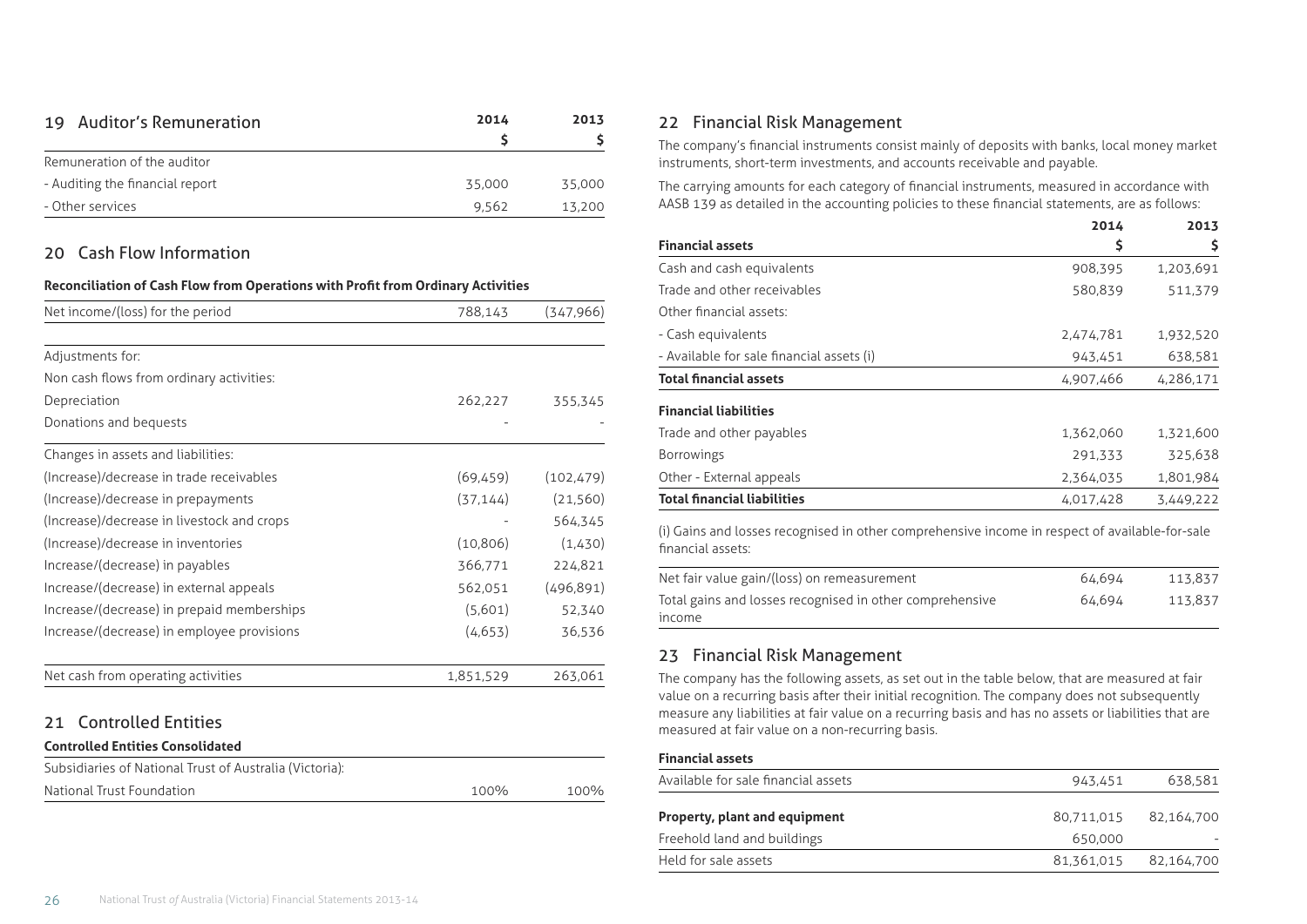## 24 Capital and Leasing Commitments

#### **Operating Lease Commitments**

#### **Lessee**

| Commitments for minimum lease payments in relation to<br>non-cancellable operating leases are payable as follow: | 2014    | 2013    |
|------------------------------------------------------------------------------------------------------------------|---------|---------|
| - not later than one year                                                                                        | 256,604 | 234,334 |
| - later than one year and not later than five years                                                              | 118.741 | 270.165 |
|                                                                                                                  | 375,345 | 504.499 |

The lease commitments relate to a property lease and various photocopier leases.

The property lease is a non-cancellable lease with a five year term. An option exists to renew the lease at the end of the five year term for one further term of five years each.

#### **Lessor**

| Commitments for minimum lease payments in relation to<br>non-cancellable operating leases are receivable as follows: | 2014<br>S | 2013      |
|----------------------------------------------------------------------------------------------------------------------|-----------|-----------|
| Receivable:                                                                                                          |           |           |
| - not later than one year                                                                                            | 1,042,082 | 984.441   |
| - later than one year and not later than five years                                                                  | 4,064,743 | 4,079,413 |
| - later than five years                                                                                              | 3,871,452 | 3,774,024 |
|                                                                                                                      | 8,978,277 | 8,837,878 |

The company is the lessor of a number of properties with residential and commercial leases.

The catering licence at Ripponlea includes a base annual rental plus further amounts payable when catering revenues exceed predetermined levels.

There are several heritage properties managed by the company which are leased to not for profit organisations for a peppercorn rent; these leases have not been included in the disclosure above.

## 25 Capital Expenditure Commitments

The Directors of the company have not identified any capital or expenditure commitments,

## 26 Contingencies

The Directors are not aware of any contingent liabilities to be disclosed in the financial report.

## 27 Key Management Personnel Compensation

Any persons having authority and responsibility for planning, directing and controlling the activities of the entity, directly or indirectly, including any director (whether executive or otherwise) of that entity is considered key management personnel.

The totals of remuneration paid to key management personnel of the company during the year are as follows:

|                              | 2014      | 2013      |
|------------------------------|-----------|-----------|
|                              |           |           |
| Short-term employee benefits | 1,023,686 | 1,024,938 |
| Post-employment benefits     | 88.798    | 84,163    |
|                              | 1,112,484 | 1,109,101 |

The Directors receive no remuneration.

The Directors of the company during the year were:

| M L Batchelor              | A W Knight | D M Thornton |
|----------------------------|------------|--------------|
| Dr G L Blackman (Chairman) | M Peck     | Dr C Smith   |
| Dr U N de Jong             | D Romeo    | Dr J Healy   |
| D Beatty                   | K Stegley  |              |

## 28 Other Related Party Transactions

Other related parties include close family members of key management personnel and entities that are controlled or jointly controlled by those key management personnel individually or collectively with their close family members.

Transactions between related parties are on normal commercial terms and conditions no more favourable than those available to other persons unless otherwise stated.

For details of disclosures relating to key management personnel, refer to Note 27. During the year there were no other related party transactions.

## 29 Events after reporting period

Settlement of the sale of the two heritage properties that were classified as Assets held for sale at balance date occurred in July 2014. These properties were:

- Penny School; and
- Welsh Church.

Except for the above, at the date of this report, the Directors are not aware of any matter or circumstance which has arisen that has significantly affected or may significantly affect the operations of the organisation, the results of those operations or the state of affairs of the organisation in the subsequent financial year.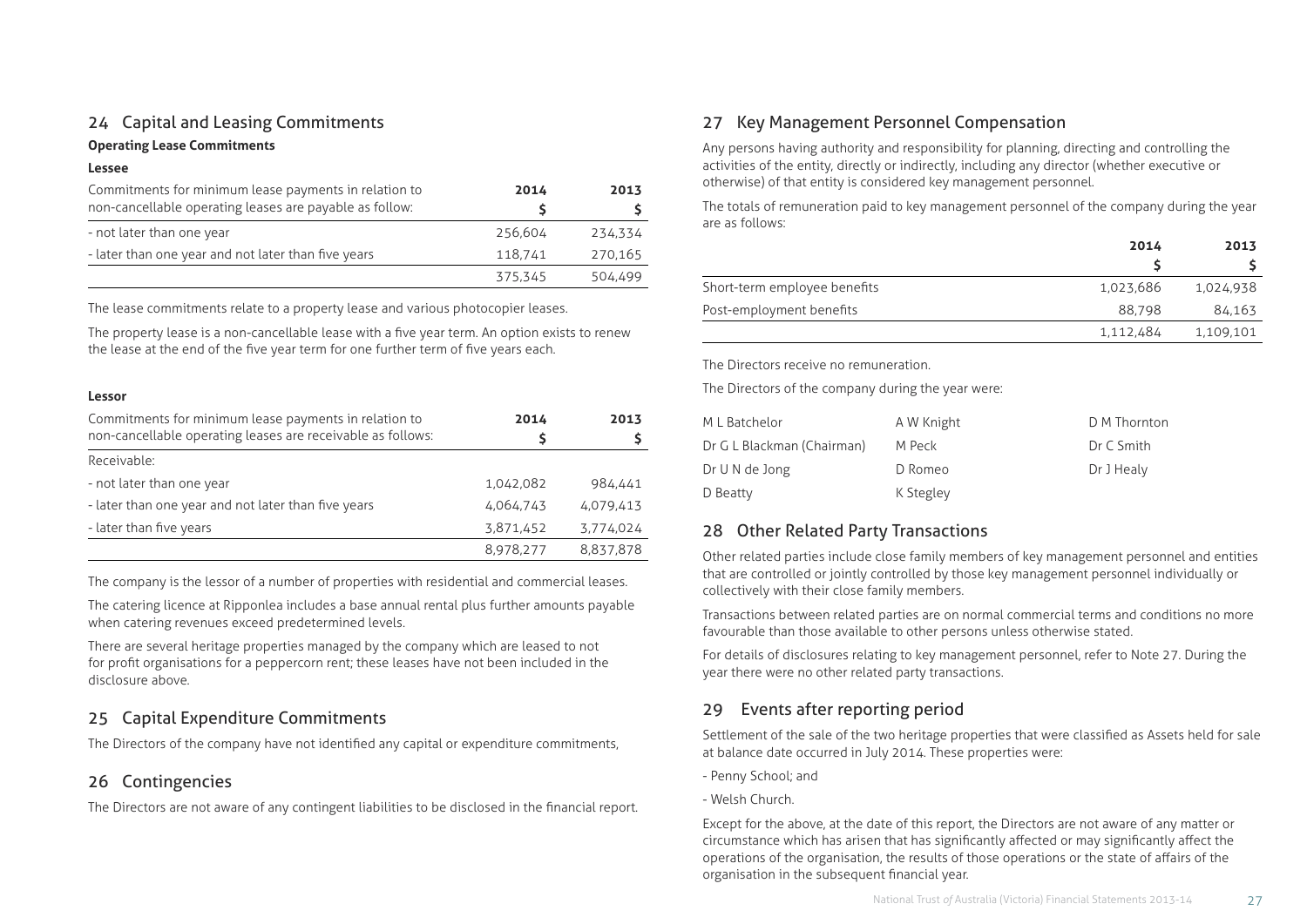## Directors' Declaration

National Trust of Australia (Victoria) Directors' Declaration for the Year Ended 30 June 2014

In the directors' opinion:

Director

1. the financial statements and notes, as set out on pages 7 to 28, are in accordance with the Australian Charities and Not-for-profits Commission Act 2012 ("ACNC Act") including:

(a) complying with Accounting Standards, the ACNC Act and other mandatory professional reporting requirements; and

(b) giving a true and fair view of the company's financial position as at 30 June 2014 and of its performance for the year ended on that date.

2. In the directors opinion, there are reasonable grounds to believe that the company will be able to pay its debts as and when they become due and payable.

This declaration is made in accordance with a resolution of the Board of Directors.

Dr Graeme L Blackman OAM Chairman of National Trust of Australia (Victoria)

Director

Michael L Batcheldr Chairman of Finance & Audit Committee

 $\lambda$ 

Dated this 2 Young of 1 to 12014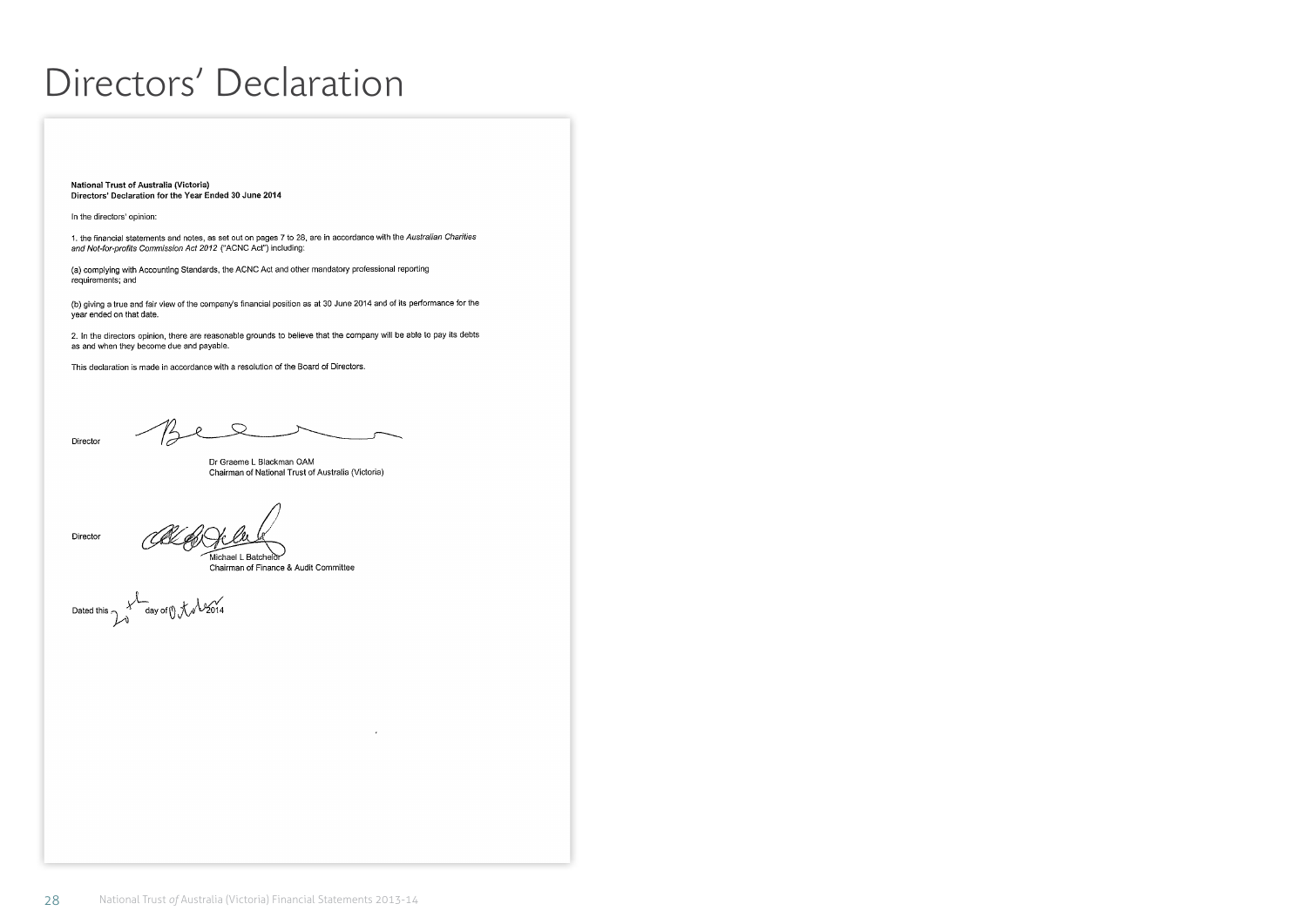

## Independent Auditor's Report

## **RSM** Bird Cameron Partners

#### Independence

In conducting our audit, we have complied with the independence requirements of the Australian professional accounting bodies.

Opinion

In our opinion the financial report of National Trust of Australia (Victoria) is in accordance with the ACNC Act, including:

- a) giving a true and fair view of the consolidated entity's financial position as at 30 June 2014 and of its performance for the year ended on that date; and
- b) complying with Australian Accounting Standards Reduced Disclosure Requirements and the Australian Charities and Not-for-profits Commission Regulation 2013.

RSM Brot Causer Partner

**RSM BIRD CAMERON PARTNERS** 

**P A RANSOM**  Partner

Melbourne, VIC Dated: 22 October 2014

31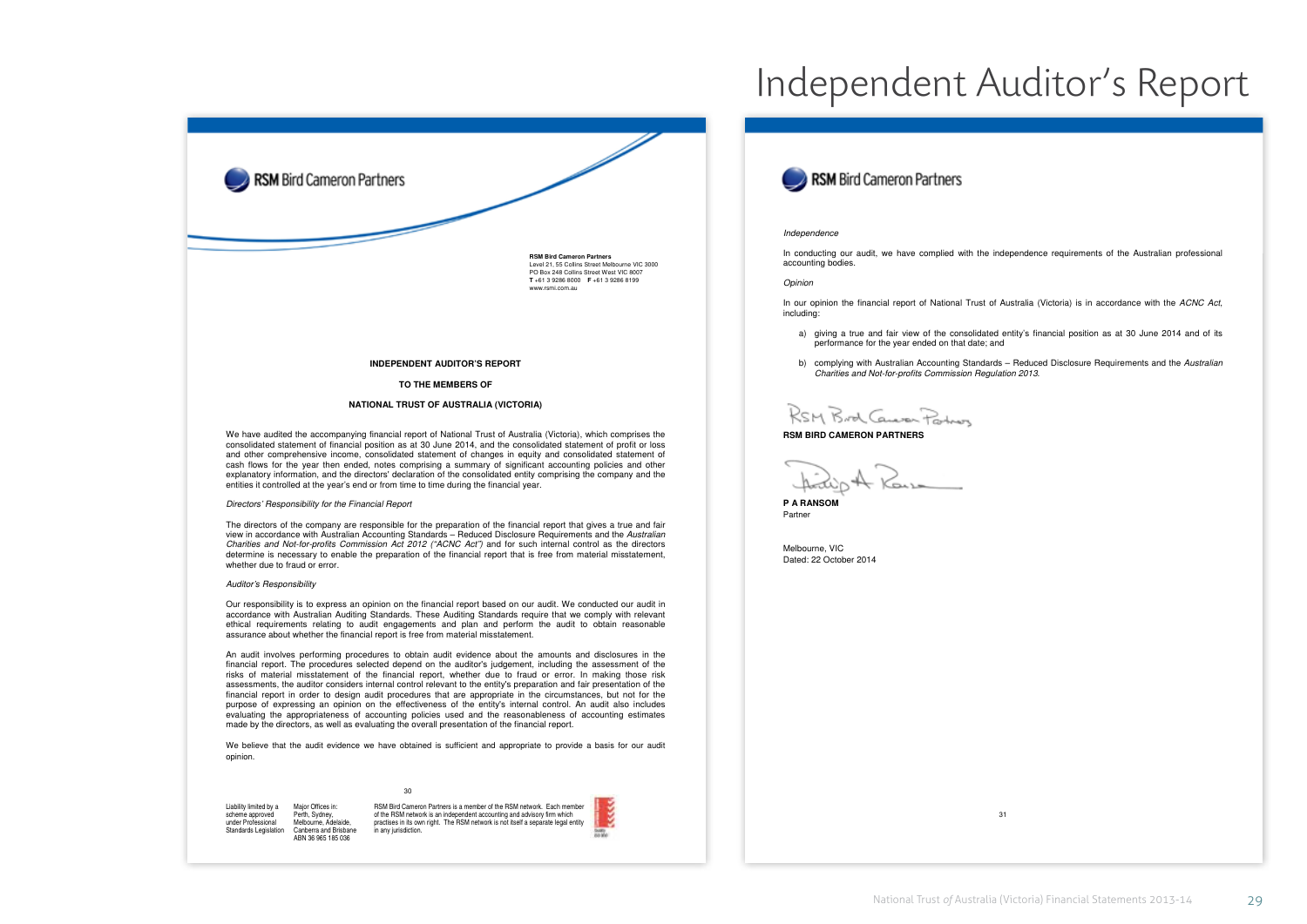## Our Committees

## Board Committees

*Aboriginal Advisory Committee* Co-Chairs: Dr Jacqueline Healy & Ian Hamm

*Audit and Risk Compliance Committee* Chair: Michael Peck AM

*Cultural Collections, Interpretation and Programming Committee* Chair: Dr Charlotte Smith

*Cultural Heritage Committee* Chair: Dr Ursula de Jong

*Finance Committee* Chair: Michael Batchelor

*Nominations Committee* Chair: Dr Graeme L Blackman OAM

## Expert Committees

*Built Environment Committee* Chair: Natica Schmeder

*Industrial History Committee*  Chair: Matthew Churchward

*Landscape Committee* Chair: Robin Crocker

*Pipe Organs Committee* Chair: John Maidment

*Public Art Committee* Chair: Dr Bronwyn Hughes

*Significant Trees Committee* Chair: Dr Greg Moore

> *Inner West* President: Enid Hookey

*Geelong & Region*

Vice-President: David Walker

**Branches** 

President: Dianne Gow

President: Ross Lloyd

*Bendigo & Region* President: Dr Gary Hill

*Casey-Cardinia* President: Ruth Crofts

*Dandenong Ranges* President: Peter Jordan-Hill

*Ballarat*

*Bass Coast*

*Macedon Ranges* President: Ian Boyd

*Mornington Peninsula* President: Judy Walsh

*Mt Alexander* President: Dr Peter Brain

*North East* President: Pamela Thomas

*Port Fairy* President: Andrea Lowenthal

*Portland* President: Gordon Stokes

*Wimmera* President: Michael Gellert

## Special Interest Volunteer Groups

*Caine Tool Collection Committee* Chair: Rod Thomas

*Costumes Committee* Chair: Nance Houen

*Friends and Relations of Gulf Station* Chair: Lesley Barnes OAM

*Friends of La Trobe's Cottage* Chair: John Drury

*Friends of Labassa* Chair: Andrew Dixon

*Friends of Rippon Lea* Chair: Patricia Bowden

*Melbourne Heritage Action* Chair: Tristan Davies

*Mooramong Farm Committee* Chair: Simon Chirnside

*North East Women's Auxilliary (Honorary)* Chair: Rosemary Gordon

*Polly Woodside Volunteer Association (Honorary)* Chair: Neil Thomas

## Volunteer Run Sites

*Dow's Pharmacy* Property Manager: Cheryl Janetski

*Federal Standard Printing Works* Property Manager: Robert Martin

*La Trobe's Cottage* Property Manager: Lorraine Finlay

*Labassa* Property Manager: Bronwyn Worrall

*Lakeview House* Property Manager: Beryl Pickering

*Mott's Cottage* Property Managers: Heather & Ian Woods

*Mount Sugarloaf* Property Managers: Mt Leura and Mt Sugarloaf Management Committee

*Portable Iron Houses* Property Manager: Pauline Reid

*Portarlington Mill* Property Manager: Andrew Mason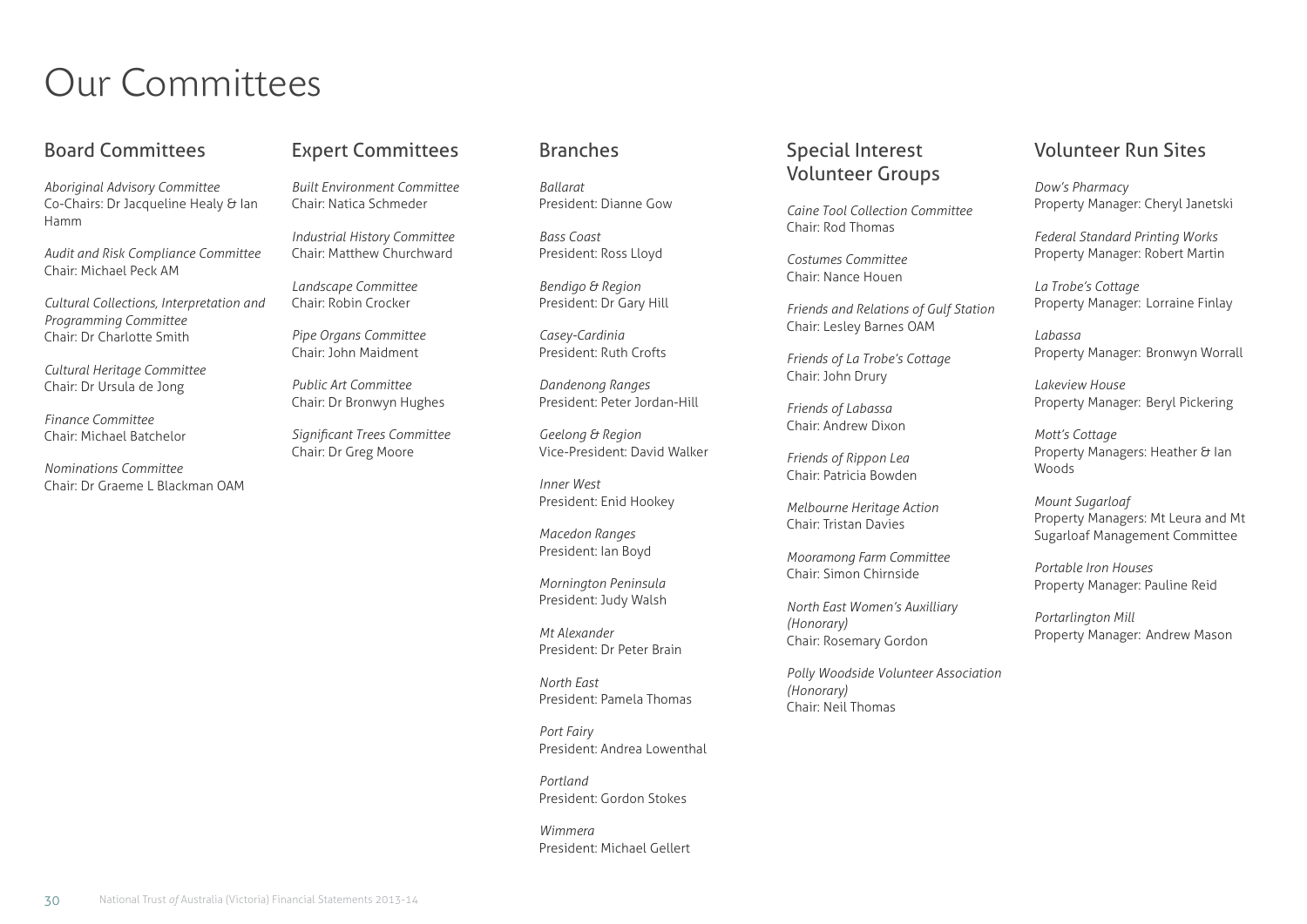## Trust Members & Donors

## HONORARY **MEMRERS**

Mr R Aitken Mr T Arthur Mrs L Barnes Mr S Calder Mrs W B Calder Mrs P Collins Mrs R Crofts Mrs J Cruickshank Mrs E Cunningham Mr R Davidson AO OBE Mr R Dunster Mr John Dwyer Mr D Francis Mr T Hazell AO Mr J Hebden Mr P Hope OAM Prof M Lewis Mr S Molesworth AM QC Mr K Scarlett OAM Mrs D Simpson Mr P Staughton Mr N Wale Miss J Williams

## 50 YEAR **MEMRERS**

Mr R & Mrs E Burman Mrs M Bishop Miss Brozel Mr R Davidson AO OBE Mrs B & Mr C Jones Ms M MacCallum Mrs J Serle Miss J Francis Dr C B Officer Mr C Fredman Miss M Lugton Mrs P Murphy Mr J Adams Ms Angliss Mr KCB Bethell Mr C & Mrs E Brinsmead Mrs A Bryant Mrs N Calvert Mr H Creswick Mr J Cuming Mr L Darling Mrs D Gowan Miss C Gray Mr D & Mrs 1 Heath Mr G Joel Dr A Jones Mr J & Mrs M Lester Mrs Mackinnon Mr W MacLean Mrs A McPherson Mr G Menzies Mrs M Mims Judge N & Mrs M Murdoch Mrs B Page Mr G & Mrs M Perdriau

Mrs A Ringrose Mrs S Rowe Prof R Sharwood Miss P Turner Mrs A Ware & Family Miss P Werner Mrs J Wilson Mr J F Yuncken OAM Mr Gray Mrs M Barber Dr L & Mrs W Allen Mrs R G Brown Miss M Crosby Mr MS & Mrs S Devlin Mrs T Gillespie Mr R Grimsdale Miss R Holmes Mrs B Leckey Mrs E Lithgow Mrs C Monsell-Butler Mrs J O'Bryan Miss F Payne Miss E Anderson Miss C Alston Mrs Borchardt Mrs H Bromell Mr I & Mrs B Coopes Mr C & Mrs J Handoll Mrs S Hutchinson Mrs B J Jack Ms M H Kelso Mr K Lodge Mr J & Mrs J Maunder Mrs Morgan Mrs S J Officer Dr M Pickles

Mrs Pescott

Mrs E White Miss J Williams Mr R & Mrs V Wills Mrs W Wilson Mr P Armytage Mrs G Jordan Mr & Mrs D Anderson Mr D & Mrs R Belcher Ms G Bowles Miss J Dwyer Mrs M Gibson Mrs M Hardie Mrs S Jackson Miss M Johnson Mr J & Mrs B Joyce Miss M McCracken Mrs J Powles Mrs N Rodd Mr A & Mrs A Smail Mr E Stokes Mr Bailey Mr G E Baker Mrs D Brooke Mr L & Mrs B Charlton Ms M J Downe Mr & Mrs Dudgeon Mr G & Mrs H Farmer Mr R.W Green Dr B Jack Miss E M Kean Miss B Kennedy Mrs N Mann Mr J Marriott Miss A Miller Mr G & Mrs J Moffatt Mrs L Moreton Mr A Morris

Mrs B Raymond Dr P & Ms A Renkin Mr J Richardson Mrs J Roberts Mrs J Stringer Mrs J Troeth Mr 1 & Mrs P Vial Mrs Weaver Mrs N Wilson Mr J & Mrs G Wisken Miss B Woodward Mrs C Young Mr J Bullen Miss H Burgess Mr C Cook Mr J Douglas Miss S Faram Miss M Hancock Prof M & Mrs M Lewis Miss M Marris Hon G & Mrs L Spence Mr & Mrs Stock Mrs J Walters Mr W & Mrs A Woodward

## DONORS

Alison G. Salter Mr A S Ferry Norman Ellis Miss Virginia G. Stevenson Elaine Pounder-Smith Mrs Margaret Henderson Mr Mark Collins Rosemary D. Payne Peter M. Colville Jean Hadges Dr Judith Kinnear

Miss Rowena Armstrong J Bethell Dr John & Mrs Joan Dwyer Alison G. Salter L Philippa Woodward Mr L & Mrs J H. Matheson Mr Christon & Mrs Helen Batev-Smith Alexander A. Johnson Edith Ann Burgess Miss Nancy E. Kimpton Richard Palmer Julie I. Mystkowski Simon M. Welsh Valerie Newman Dr Anthony N. Burkitt A DesCognets Robin Pleydell Margaret Terry Lyons Miss Margaret L McCracken R L Holmes Janet Whiting Beryl Coombs Betty Knight N S. Turnbull Elaine Forde Mr 18 Mrs 11 ockwood Mr Geoffrey & Mrs Vivienne Baker Margaret Reid Miss Joy G. Wellings John W. Brownbill George Kass Louise Gourlay Miss Sally Adams